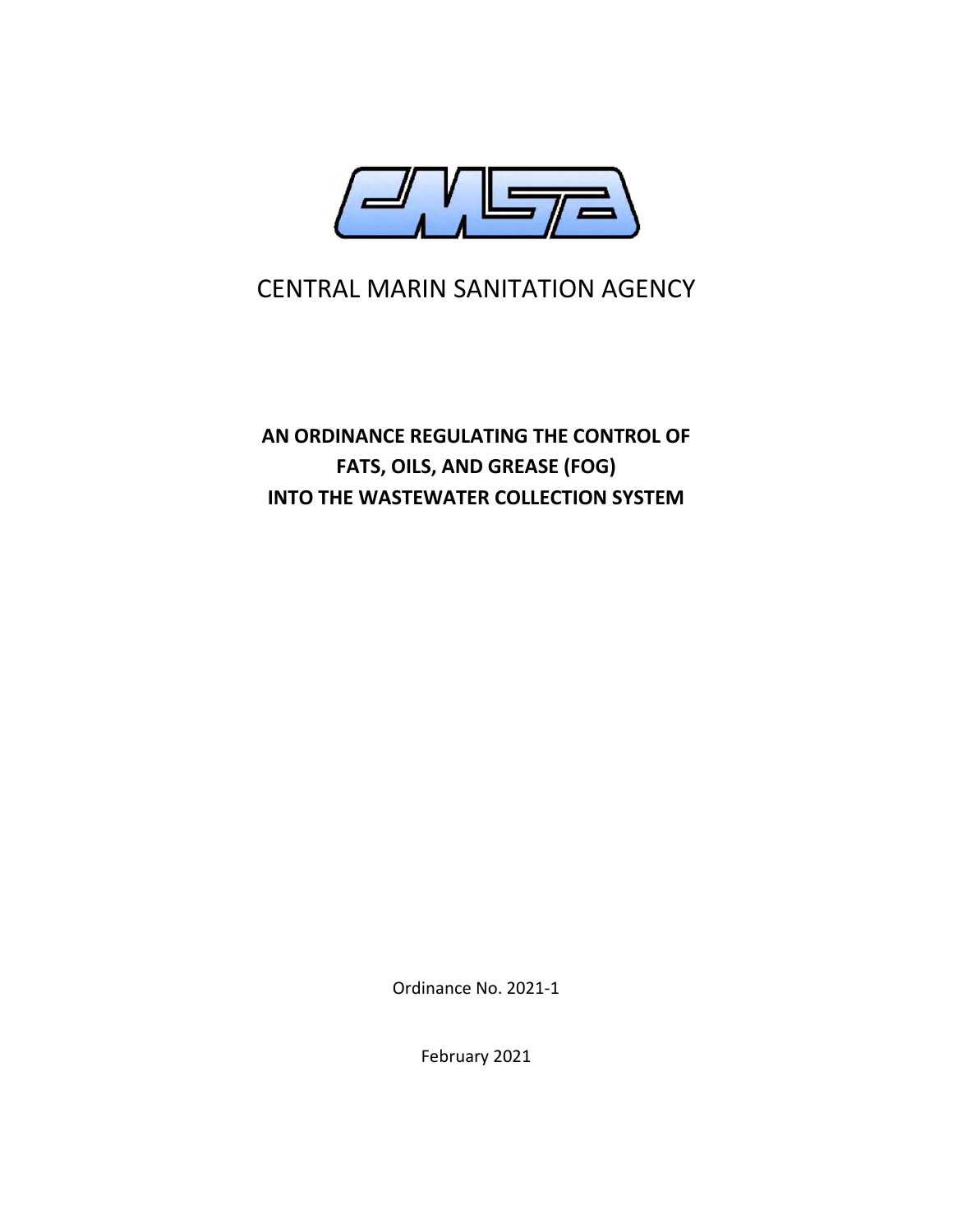# **CENTRAL MARIN SANITATION AGENCY**

## **ORDINANCE NO. 2021-1**

# **AN ORDINANCE REGULATING THE CONTROL OF FATS, OILS, AND GREASE (FOG) INTO THE WASTEWATER COLLECTION SYSTEM**

#### **TABLE OF CONTENTS**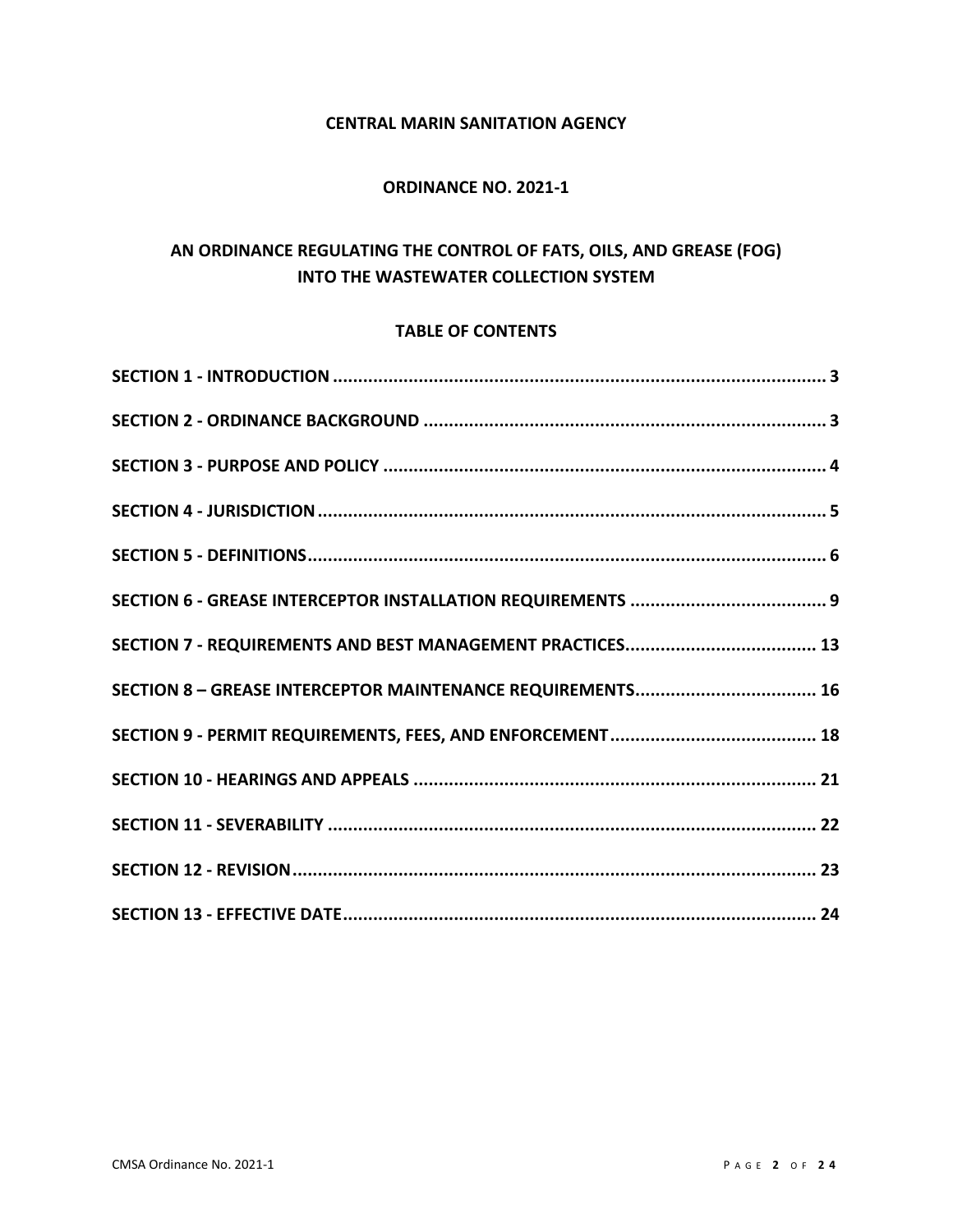#### **CENTRAL MARIN SANITATION AGENCY**

#### **ORDINANCE NO. 2021-1**

# **AN ORDINANCE REGULATING THE CONTROL OF FATS, OILS, AND GREASE (FOG) INTO THE WASTEWATER COLLECTION SYSTEM**

#### **SECTION 1 – INTRODUCTION**

<span id="page-2-0"></span>The Commission of the Central Marin Sanitation Agency of Marin County does adopt as follows:

This Ordinance shall be known as the "Fats, Oils, and Grease (FOG) Ordinance of the Central Marin Sanitation Agency" and may be so cited and pleaded.

<span id="page-2-1"></span>This Ordinance is adopted pursuant to provisions of Section 6400 *et. seq*. of the Health and Safety Code of the State of California.

#### **SECTION 2 – ORDINANCE BACKGROUND**

<span id="page-2-2"></span>The Central Marin Sanitation Agency (CMSA) adopted Ordinance No. 2014-1 (FOG Ordinance) on February 6, 2014, combining FOG Ordinances 2006-2 and 2007-1, aligning the CMSA Sewer Use Ordinance (SUO) and Uniform Plumbing Code reference, clarifying the installation of Grease Interceptors, and updating implementation procedures. This Ordinance replaces Ordinance No. 2014-1, and updates definitions, interceptor types, interceptor maintenance requirements, and best management practices.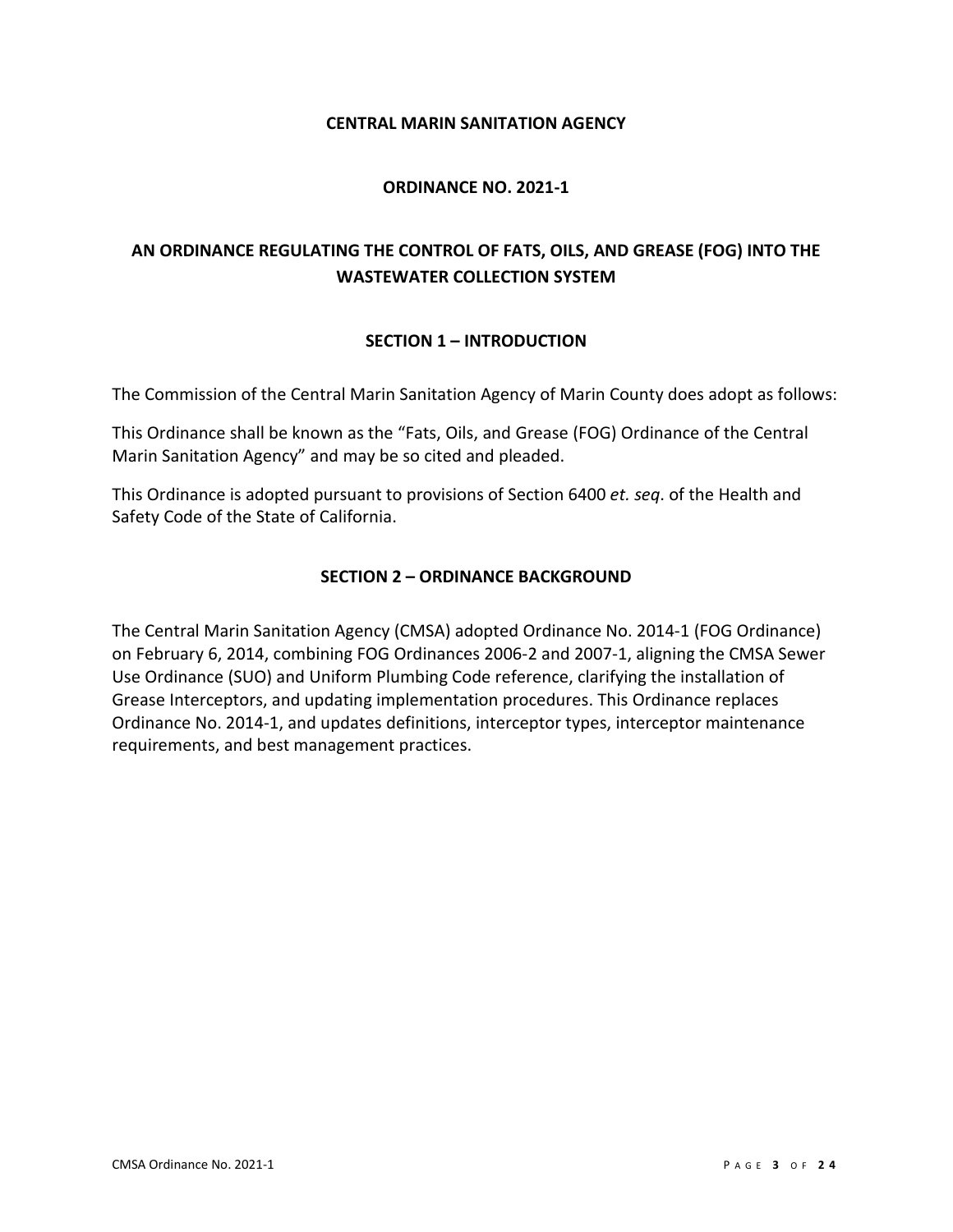#### **SECTION 3 – PURPOSE AND POLICY**

- A. Sanitary sewer overflows (SSOs) are a major concern to wastewater agencies throughout the state of California. A frequent cause of SSOs is the blockage of sewer lines due to discharge of FOG from food preparation and clean-up operations. To prevent SSOs in the Wastewater Collection System, CMSA developed and implemented a program to reduce the discharge of FOG from restaurants and other food service establishments to levels that will not cause blockage in sewer lines. This program enables the San Rafael Sanitation District, the Ross Valley Sanitary District, and the Sanitary District No. 2 of Marin County (Member Agencies) to comply with requirements of the California State Water Resources Control Board and the San Francisco Bay Regional Water Quality Control Board.
- B. CMSA Ordinance No. 2018-2 (Sewer Use Ordinance, SUO), adopted by the CMSA Board of Commissioners in 2018, regulates the discharge of wastes into the Wastewater Collection System. The SUO prohibits the discharge of viscous wastes in amounts which will cause obstruction to the flow in the Wastewater Collection System. The SUO gives CMSA authority to require sewer users to install pretreatment equipment as necessary to bring their discharges into compliance with the SUO. The SUO also provides CMSA staff the authority to perform inspections on the premises of sewer users and to review user records relevant to sewer discharges.
- C. All food service establishments (FSEs) subject to this Ordinance, shall be designated as "Class III Users," as defined in the SUO. This designation is based on the discharge of FOG as discussed herein.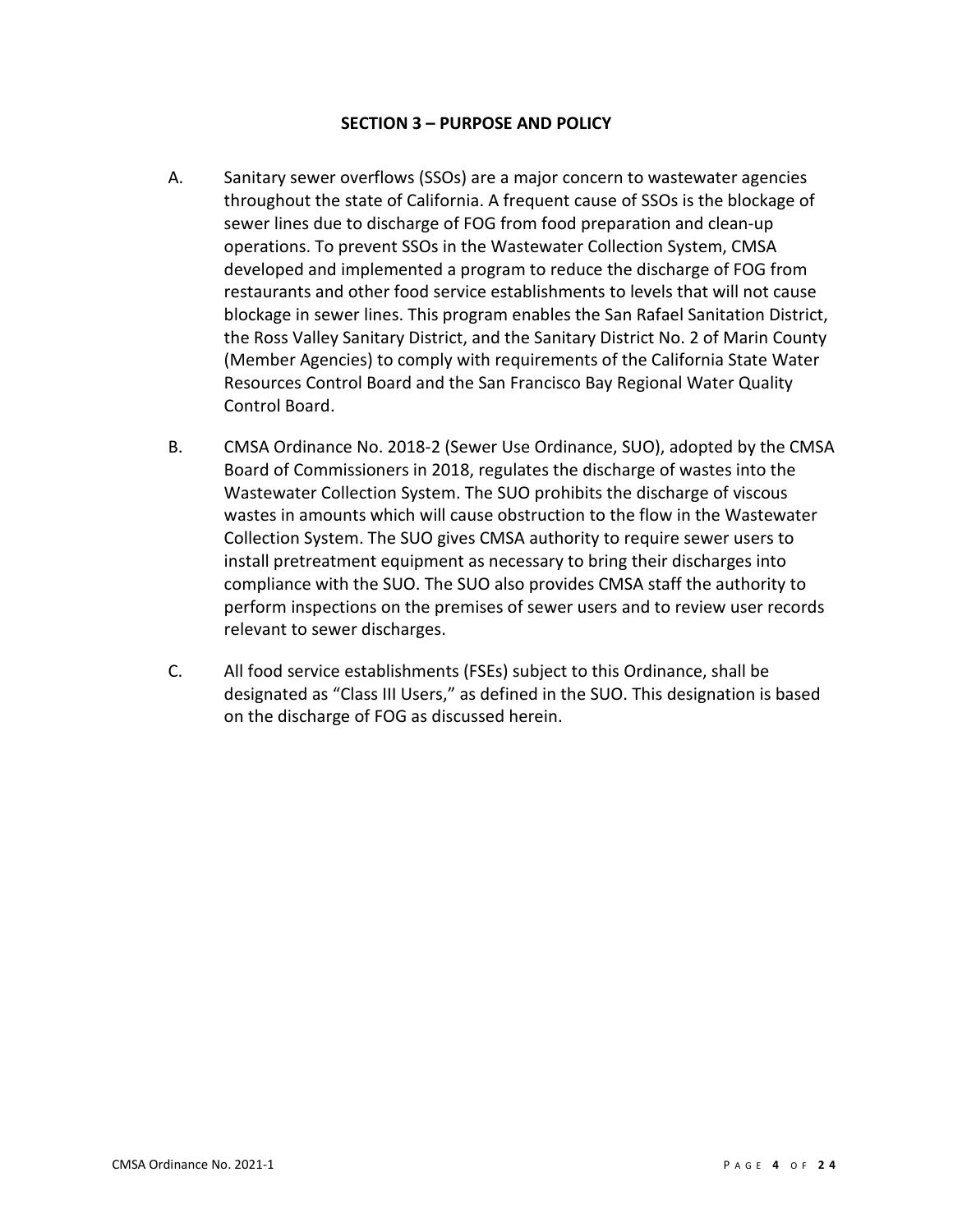#### **SECTION 4 – JURISDICTION**

- <span id="page-4-0"></span>A. CMSA has authority to regulate discharges into the Wastewater Collection System in the jurisdictions of all Member Agencies. However, the provisions of this Ordinance, and the responsibility for implementation and enforcement of this Ordinance, shall only be applicable to the service area which encompasses the jurisdictional area of any Member Agency of CMSA which has complied with the following:
	- 1) Such Member Agency enters into an agreement with CMSA for cost reimbursement and implementation of this Ordinance within its jurisdictional boundaries.
	- 2) Such Member Agency adopts by resolution the provisions of this Ordinance as being in force and applicable within its jurisdictional boundaries.
- B. This Ordinance is currently applicable to the service area encompassing the jurisdictional boundaries of the San Rafael Sanitation District, and the Ross Valley Sanitary District, and Sanitary District No. 2 of Marin County. The resolutions making this Ordinance effective in the Member Agencies' service areas are listed below:
	- 1) Resolution No. 06-930 of the Board of Directors of the San Rafael Sanitation District, adopted October 4, 2006.
	- 2) Resolution No. 1284 of the Board of Directors of the Ross Valley Sanitary District, adopted April 3, 2007.
	- 3) Resolution No. 2009-4 of the Board of Directors of the Sanitary District No. 2 of Marin County, adopted December 15, 2009.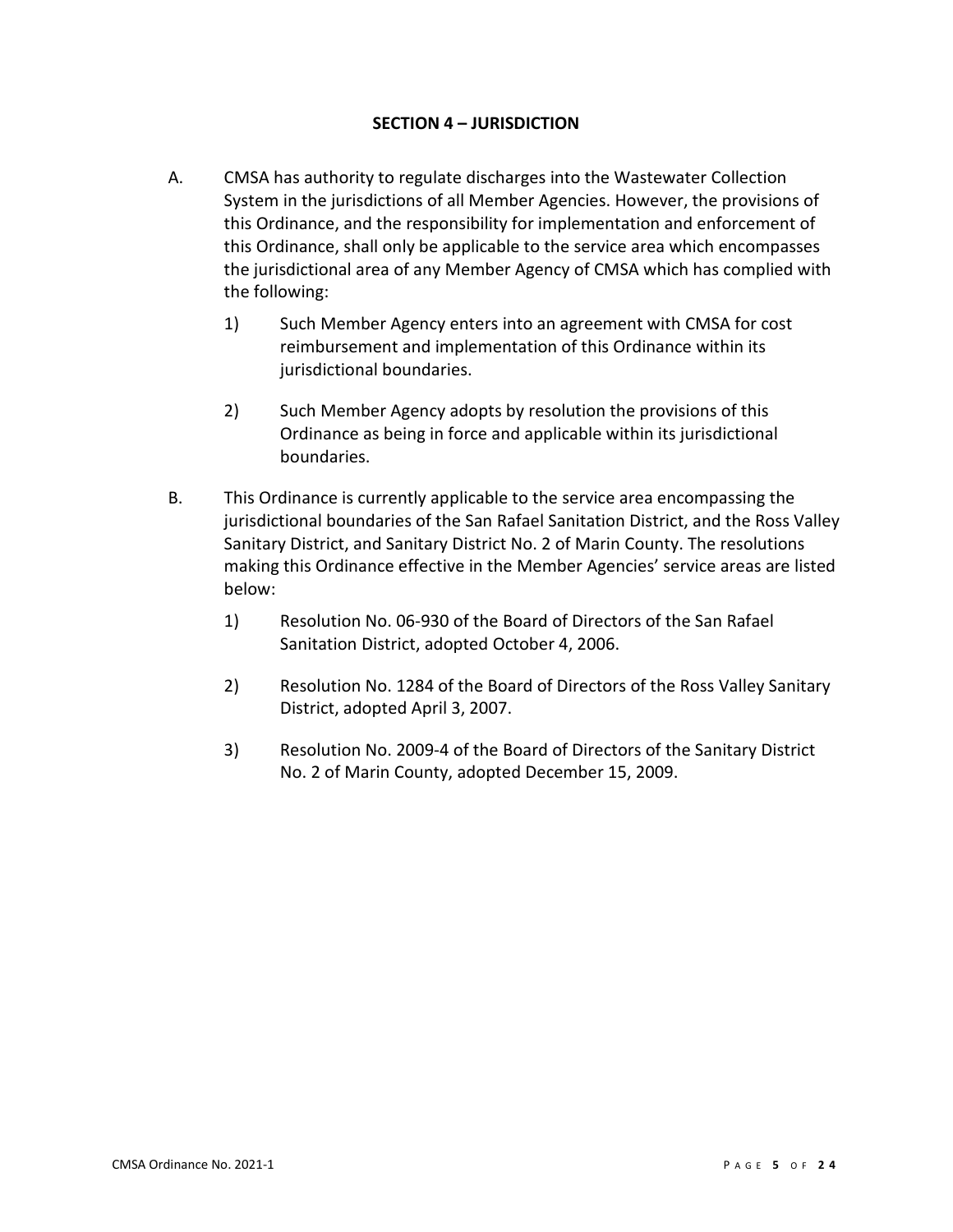# **SECTION 5 – DEFINITIONS**

<span id="page-5-0"></span>*Automatic Grease Interceptor* – A type of Grease Interceptor with an automatic or active mechanism for removing grease from the collection tank and isolating it in a container.

*Best Management Practices (BMPs)* – Schedules of activities, prohibitions of practices, maintenance procedures, and other management practices to implement the requirements of this Ordinance.

*Brown Grease* – Oil collected from grease interceptors installed in FSE facilities to separate grease and oil from wastewater.

*California Plumbing Code (CPC)* **–** "California Plumbing Code" (California Code of Regulations, Title 24, Part 5). If there are future revisions that relate to sizing of Grease Interceptors, CMSA reserves the right to use either the present or revised code.

*Change of Ownership –* When ownership of an FSE changes, as determined by Marin County Environmental Health Services, requiring a change of ownership form or restaurant plan check.

*CMSA -* Central Marin Sanitation Agency.

*Drainage Fixture Unit (DFU)* – A unit of measure for the load-producing effects on a plumbing system from different kinds of plumbing fixtures.

*Existing Food Service Establishment* – Any Food Service Establishment (FSE) that is not a new FSE as of the effective date of this Ordinance.

*Fats, Oils, and Grease (FOG)* **–** Any substance, such as an animal- or vegetable-product, that is used in, or is a byproduct of food preparation, food service, or kitchen clean-up that turns or may turn viscous or solidifies with a change in temperature or other conditions.

*Food Grinder (Garbage Disposal)* – A device installed underneath a sink drain to grind and/or shred food waste into smaller particles.

*Food Service Establishment (FSE)* **–** Includes, but is not limited to, any facility preparing and/or serving food for commercial use or sale. This includes restaurants, cafes, lunch counters, cafeterias, hotels, hospitals, convalescent homes, factory or school kitchens, coffee houses/shops, catering kitchens, bakeries, grocery stores with food preparation (excluding stores with only food warming operations), meat cutting and preparation, and other food handling facilities not listed above where FOG may be introduced into the Wastewater Collection System.

*Gravity Grease Interceptor (GGI)* – A type of Grease Interceptor that is installed in a Wastewater Collection System to intercept FOG from wastewater discharge and is identified by volume, 30 minute retention time, baffle(s), not less than two-compartments, a total volume of not less than 300 gallons, and gravity separation.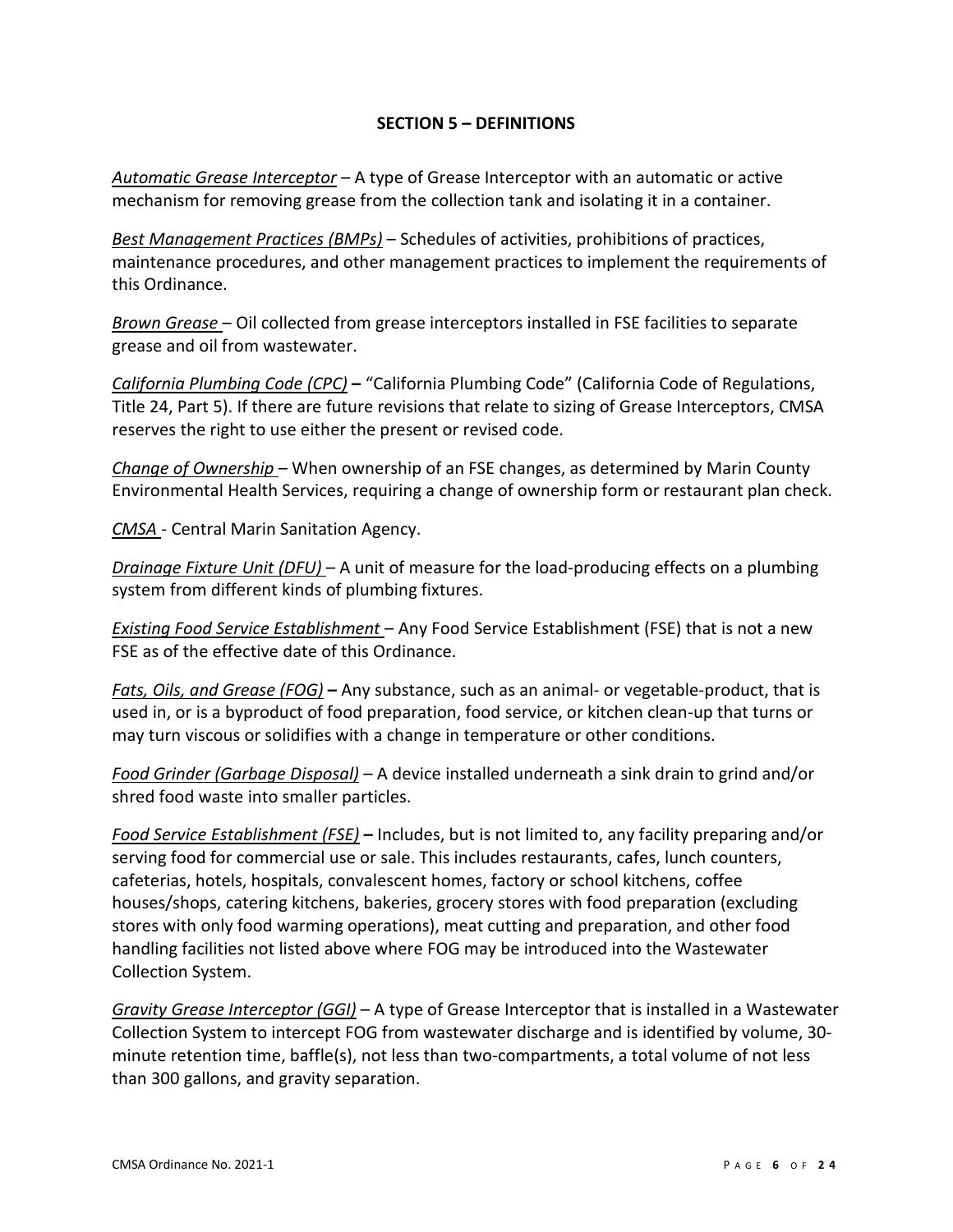*Grease Interceptor (GI)* **–** A device used to remove FOG from kitchen wastes discharged to the Wastewater Collection System, i.e., a Gravity Grease Interceptor, Grease Trap, Hydromechanical Grease Interceptor, High-Capacity Hydromechanical Grease Interceptor, or other mechanical device.

Grease Trap – See the Hydromechanical Grease Interceptor definition.

*Hydromechanical Grease Interceptor (HGI or Grease Trap)* – A type of Grease Interceptor that is installed in a Wastewater Collection System to intercept FOG from a wastewater discharge and is identified by flow rate, separation, and retention efficiency. The design incorporates air entrainment, hydromechanical separation, interior baffling, and/or barriers in combination or separately, and one of the following: (a) external flow control, with air intake (vent), directly connected; (b) external flow control, without air intake (vent), directly connected; (c) without external flow control, directly vented; or (d) without external flow control, indirectly connected.

*High-Capacity Hydromechanical Grease Interceptor* – A type of Hydromechanical Grease Interceptor (HGI) designed for the storage of FOG and solid food waste in excess of the 25% rule, the actual storage capacity of FOG and solid food waste being that specified by the device manufacturer.

*Hot Spot* **–** A location in the Wastewater Collection System where one or more FOG-related Sanitary Sewer Overflows (SSOs) have occurred, or requires significantly increased maintenance to prevent FOG-related line blockages, and/or where a significant potential exists for FOGrelated line blockages to occur. The designation of a "hot spot" will be solely at the discretion of the Member Agency, based on the history and characteristics of the location.

*Kitchen Remodel* **–** An FSE kitchen remodel that involves significant changes to the kitchen, as determined by CMSA, such as removal or addition of walls or changes to drain lines that involve invasive work to walls or floors, or any other modifications to an existing FSE requiring a restaurant plan check from Marin County Environmental Health Services.

*Member Agency* **–** The cumulative service area of the Member Agencies (Ross Valley Sanitary District, San Rafael Sanitation District, and Sanitary District No. 2 of Marin County) which comprise the CMSA service area.

*New Food Service Establishment* **–** (a) A new building which will contain a Food Service Establishment (FSE); or (b) The installation of an FSE in an existing building which has not previously contained an FSE requiring a restaurant plan check from Marin County Environmental Health Services.

*Ross Valley Sanitary District (RVSD) Service Area* **–** Previously known as Sanitary District No. 1 of Marin County. This includes Fairfax, San Anselmo, Larkspur, Ross, Greenbrae, and Kentfield.

*San Rafael Sanitation District (SRSD) Service Area* **–** This includes all parts of the City of San Rafael south of the Puerto Suello ridge. (Terra Linda and Civic Center are not in the SRSD service area).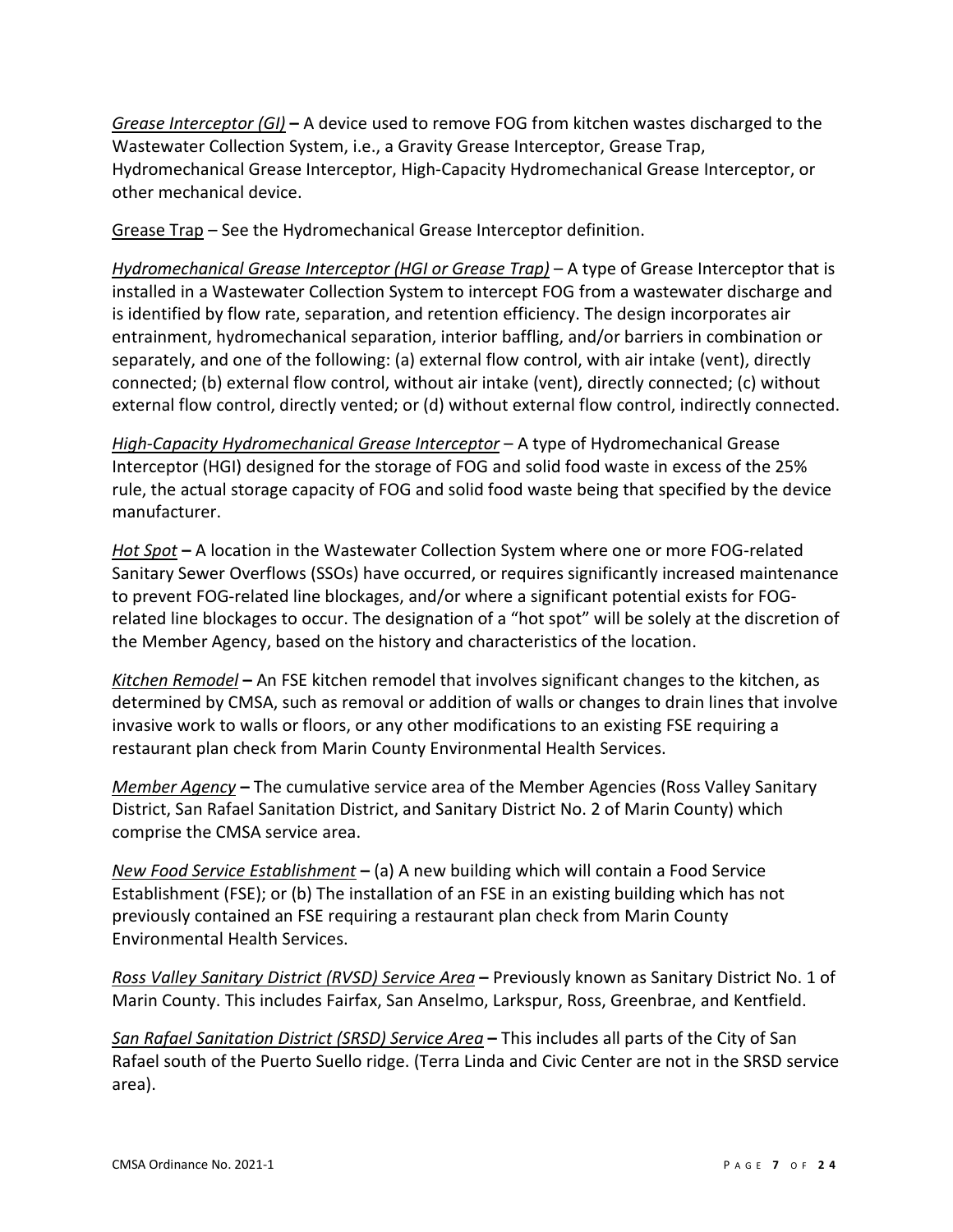*Sanitary District No.2 of Marin County (SD2) Service Area* **–** This includes the Town of Corte Madera, portions of the Tiburon peninsula, the Greenbrae boardwalk, portions of Larkspur, and portions of unincorporated areas of Marin County.

*Sanitary Sewer Overflow (SSO)* – A release of untreated or partially treated sewage from a Wastewater Collection System into the environment.

*Twenty-Five Percent (25%) Rule* – The total depth of the floating grease layer plus the settleable solids layer cannot exceed 25% of the design hydraulic depth in any location of the grease interceptor.

*Wastewater Collection System* – The collection system, all sewers and other facilities, owned or operated by the Member Agencies for carrying, collecting, storing, and delivering of sewage to the CMSA wastewater treatment facility.

*Working Capacity* **–** The total volume of solids, water, and grease that a grease interceptor contains under normal operating conditions.

*Yellow Grease* – Spent cooking oil and other fats and oils collected from commercial or industrial cooking operations.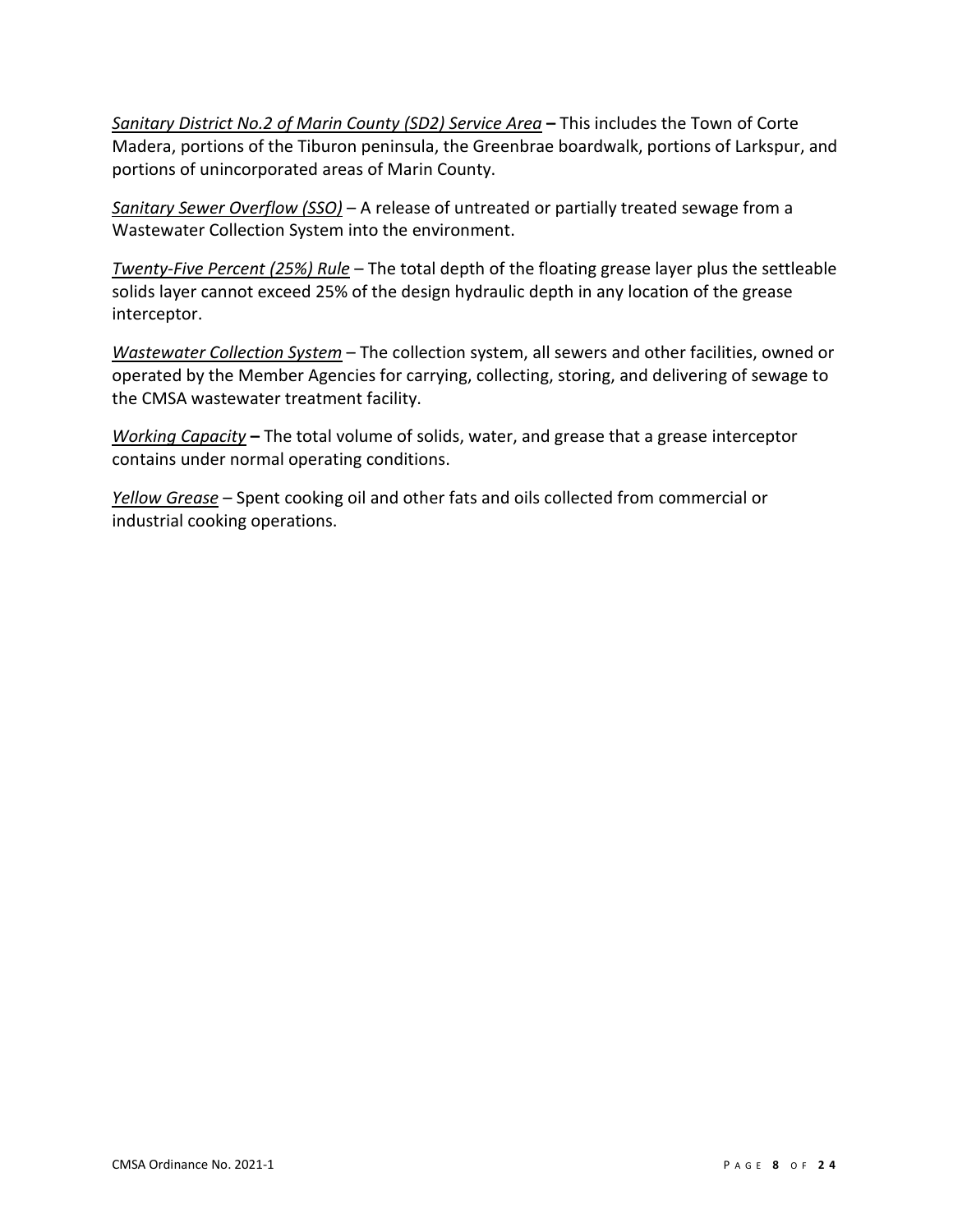# **SECTION 6 – GREASE INTERCEPTOR INSTALLATION REQUIREMENTS**

<span id="page-8-0"></span>This Ordinance governs all FSEs within the jurisdiction of this Ordinance. All new FSEs, all existing FSEs undergoing a kitchen remodel, and all existing FSEs upstream of a "sewer line hot spot" (hot spot) shall have at least one Grease Interceptor (GI), as specified below. The following table summarizes these requirements.

|                            | <b>NOT</b>                  |                             |
|----------------------------|-----------------------------|-----------------------------|
|                            | <b>Upstream of Hot Spot</b> | <b>Upstream of Hot Spot</b> |
| <b>New FSE</b>             | GI required                 | GI required                 |
|                            | (see Section 6.A)           | (see Section 6.A)           |
| <b>Kitchen Remodel</b>     | GI required                 | GI required*                |
|                            | (see Section 6.B)           | (see Section 6.B)           |
| <b>Change of Ownership</b> | GI may be required          | GI may be required          |
|                            | (see Section 6.E)           | (see Section 6.E)           |
| <b>Existing FSE</b>        | No requirement              | GI required                 |
|                            | (see Section 6.D)           | (see Section 6.C)           |

#### **Grease Interceptor Installation Requirements Summary**

\* For remodels, the GI may not need to be connected to all kitchen drains, at the discretion of CMSA.

All GI installations shall comply with the California Plumbing Code (CPC) and installation criteria requirements (including but not limited to flow control devices, vents, etc.) and the FSE criteria provided below.

## A. New Food Service Establishments

All new FSEs shall install a GI sized in accordance with the current version of the CPC. The sizing determination is based on Drainage Fixture Units (DFUs) as specified in the CPC. A business will not be considered a "new FSE" solely on the basis of a changed menu, name, and/or ownership.

All fixtures and equipment in the establishment which may receive FOG, including but not limited to utensil sinks, food preparation sinks, hand washing sinks in kitchen areas, mop sinks, and floor drains and floor sinks in kitchen and washing areas shall drain to a GI. The dishwashing machine shall be plumbed to the GI, unless specified otherwise by CMSA. Any discharge to the Wastewater Collection System from routine cleaning of exhaust hoods and ducts shall be plumbed to the GI. No drains from toilets, showers, or other domestic discharges shall be connected to the GI. For any kitchen drain not connected to the GI, the FSE shall maintain employee training and/or signage adequate to prevent discharge of FOG to the drain.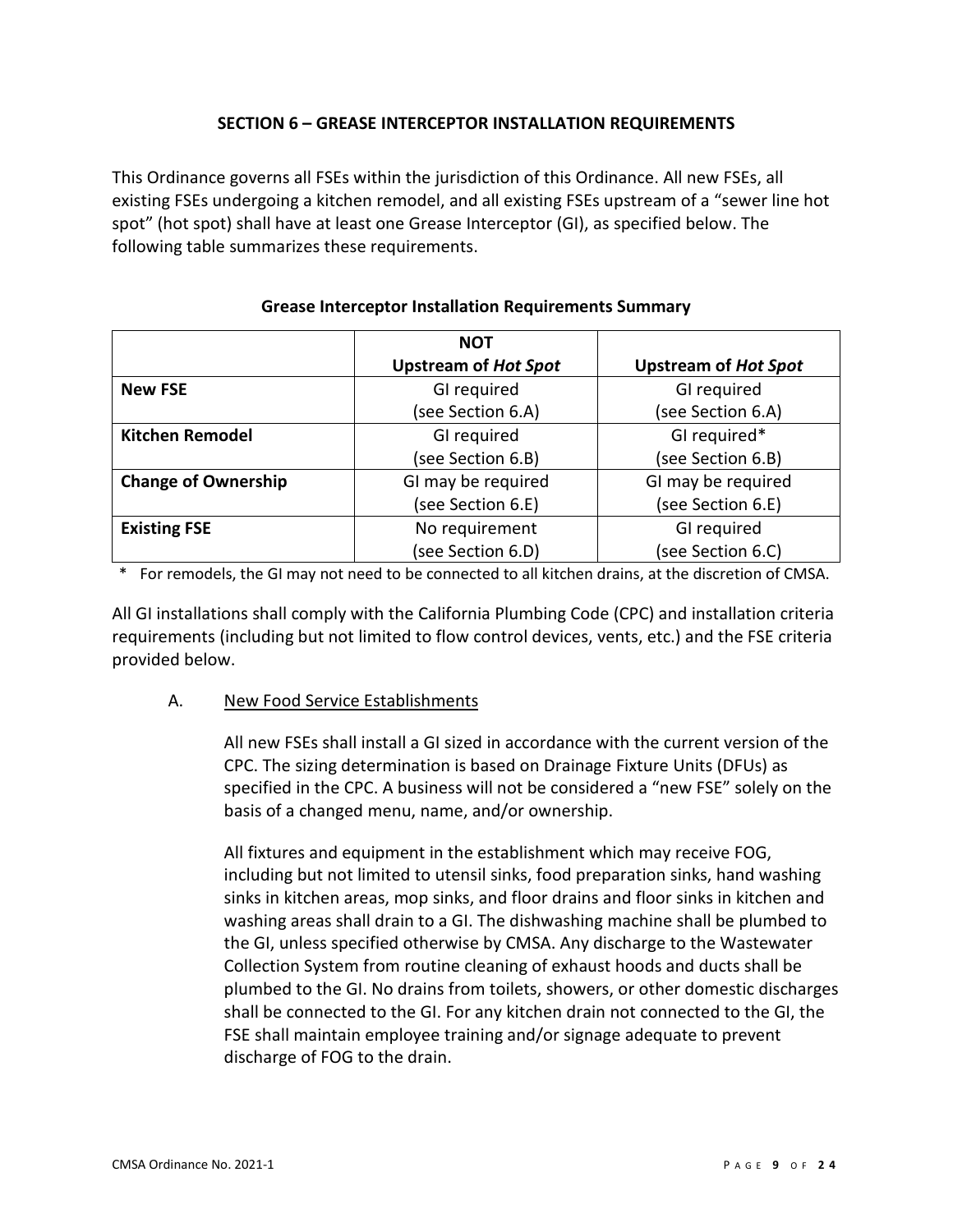Outside refuse areas and/or washing areas must be covered and bermed to prevent discharge to storm drainage, and plumbed to the Wastewater Collection System, in accordance with the requirements of the municipality. These areas shall drain to a properly sized GI.

#### B. Kitchen Remodel

Any FSE which is undergoing a kitchen remodel, shall install a GI(s). The requirements shall be the same as for a new FSE, except for the following:

- 1) A remodeled FSE may be allowed to not connect some minor kitchen drains, such as hand washing sinks or floor drains, where connection of these drains to the GI would require excessive re-plumbing. The determination shall be solely at the discretion of CMSA, on a case-by-case basis. For any drain exempted from connection to the GI, the FSE shall maintain employee training and/or signage to prevent discharge of FOG to the drain.
- 2) At CMSA discretion and on a case-by-case basis, a remodeled FSE may be exempt from complying with some of the requirements specified in this Ordinance regarding outside refuse areas and/or washing areas. At a minimum, facilities and operating practices must be adequate at all times to prevent illegal discharges to stormwater drainage.

## C. Existing Food Service Establishments – Upstream of Hot Spot

A current list of hot spot locations should be defined by each Member Agency. The list shall reference the evidence supporting each designation. Such evidence may include, but is not limited to, maintenance records, SSO reports, or video. The designation of a hot spot shall be solely at the discretion of the Member Agency.

The minimum GI requirement for any FSE upstream of a designated hot spot shall be one or more GI(s) draining the food preparation sinks, utensil sinks, and dishwasher pre-rinse sink (scrap sink). This minimum GI requirement shall include installation of a GI on any device, including a wok stove or a soup kettle that has as a drain installed to remove rinse or wash water from cooking surfaces. Alternatively, the drain may be taken out of service and disconnected from the Wastewater Collection System if such action is acceptable to Marin County Environmental Health Services. For any kitchen drain not connected to the GI, the FSE shall maintain employee training and/or signage adequate to prevent discharge of FOG to the drain.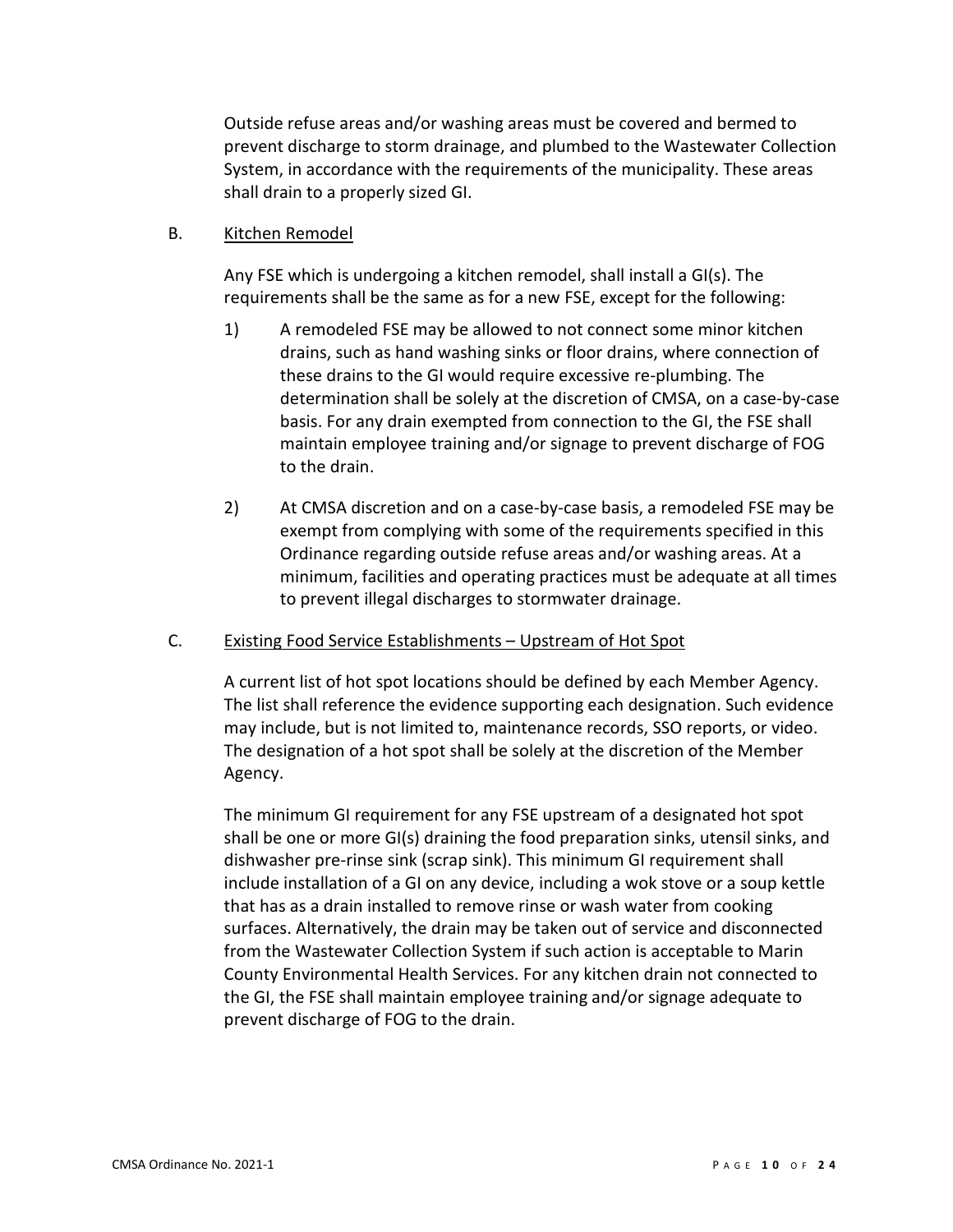The sizing of the GI(s) shall be as follows:

- 1) Existing FSEs with one or more GI(s) currently installed shall not be required to install a larger GI if the size of the GI is at least 70% of the size specified by the most current version of the CPC. Those FSEs with installed GI(s) sized at less than 70% of the CPC requirement shall be required to install larger or additional GI(s) to meet the appropriate sizing requirement of the CPC.
- 2) CMSA reserves the right to require installation of a GI if such installation is appropriate due to the size, menu, or location of the FSE.

## D. Existing Food Service Establishments – NOT Upstream of Hot Spot

Existing FSEs that are not upstream of a hot spot do not have permit or GI requirements under this Ordinance. However, owners and operators of such establishments should consider that if the FSE should discharge sufficient FOG to cause an obstruction in the Wastewater Collection System, they would be in violation of this Ordinance and the SUO. Such discharge would also be likely to plug the FSE's drain lines, causing sewage back-ups into the kitchen.

Upon request, CMSA personnel will provide FSEs with information regarding employee training and GI information to minimize FOG discharge to the sewer.

E. Change of Ownership

When an FSE changes ownership, new ownership shall provide new use information to CMSA. An evaluation of the facility's new use shall be completed to determine GI installation and/or upgrade requirements.

## F. Variance Procedure

A new or remodeled FSE may be allowed to install one or more smaller GI(s), instead of a single large GI, if one or both of the following conditions occur:

- 1) Adequate slope cannot be provided for gravity flow between kitchen plumbing fixtures and the proposed location of the GI or from the GI to the Wastewater Collection System.
- 2) Adequate space cannot be provided at the site for installation and/or maintenance of a GI.

Granting the variance for smaller GI(s) or which kitchen fixtures are connected shall be at the discretion of the CMSA General Manager or designee. The FSE shall provide CMSA with documentation adequate to verify at least one of the above conditions.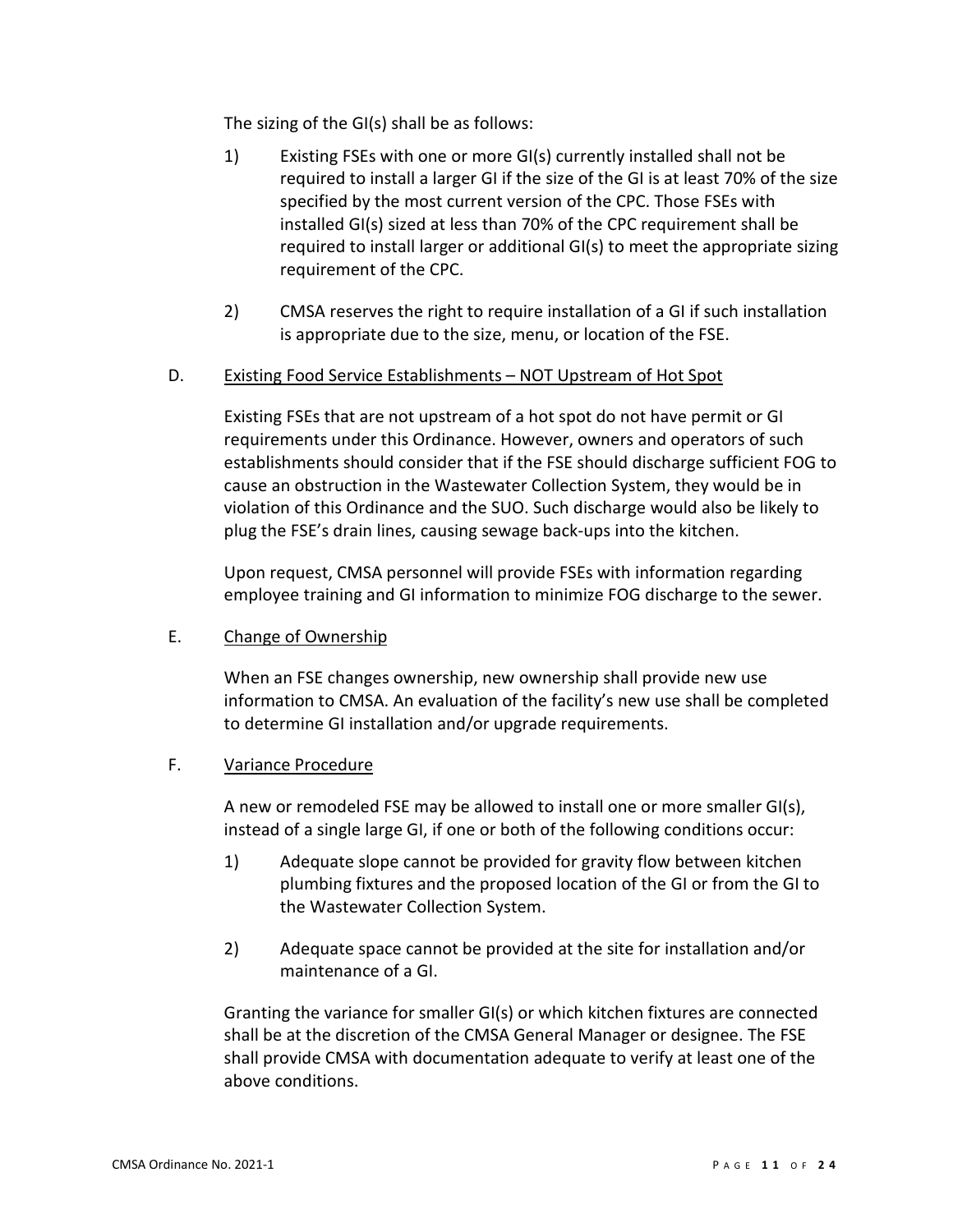Installation of Automatic GI(s) of proprietary design, such as the "Big Dipper," will be considered by CMSA on a case-by-case basis. Approval shall be contingent upon demonstration that the device will reliably perform at least as well as a conventional GI meeting the requirements of the CPC.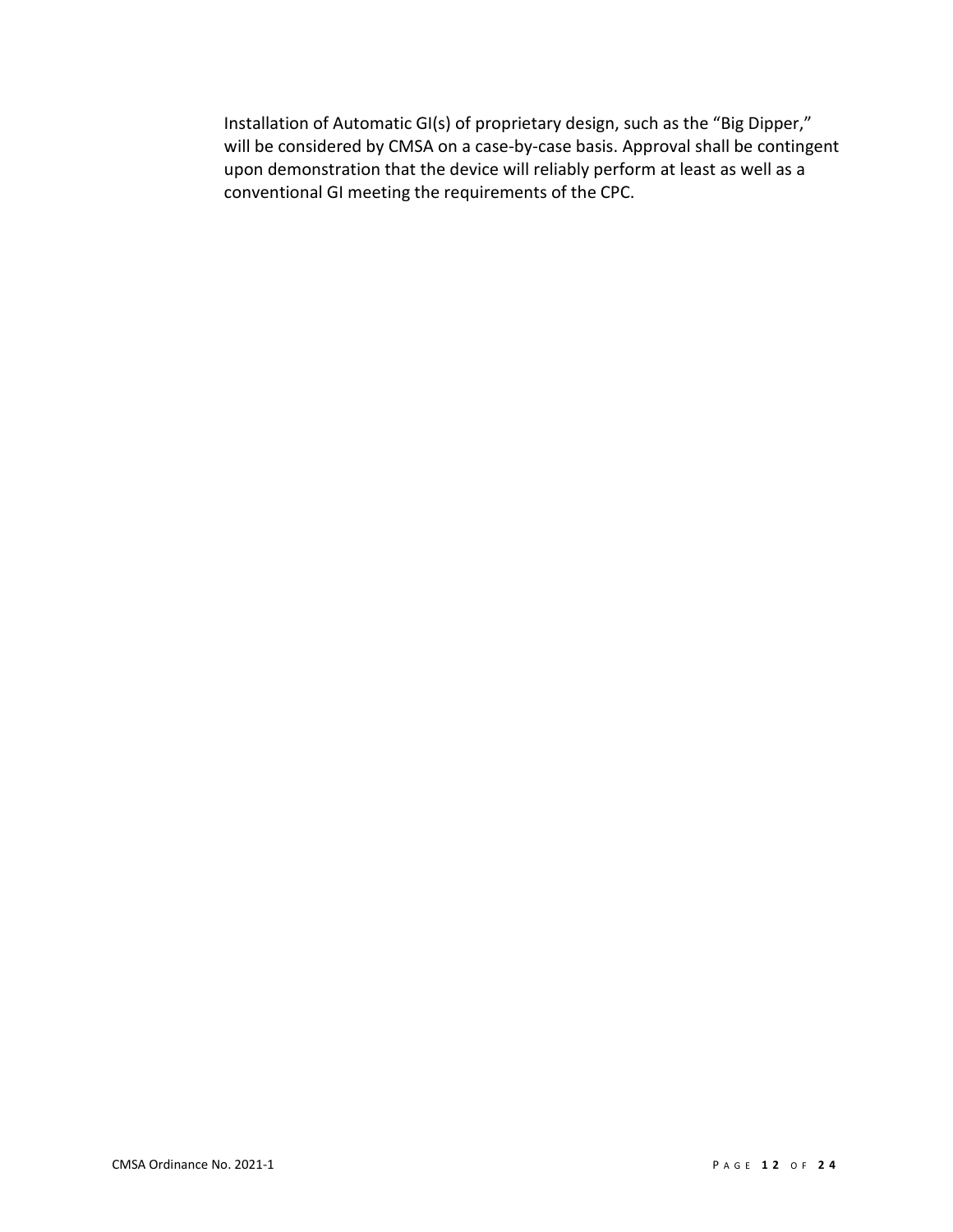# **SECTION 7 – REQUIREMENTS AND BEST MANAGEMENT PRACTICES**

<span id="page-12-0"></span>All new FSEs and existing FSEs upstream of a hot spot are subject to this Ordinance and shall have a current permit issued by CMSA and at least one GI, as described in this Ordinance. The sole exception is any FSE granted a permit waiver. All FSEs that are subject to this Ordinance shall comply with requirements below unless they are granted a permit waiver.

# A. Prohibitions

- 1) No FSE shall install, maintain, or use a food grinder (garbage disposal). All food waste from preparation and service items must be disposed of appropriately by physically removing the food waste into the appropriate legal receptacle prior to rinsing.
- 2) Automatic grease interceptors are prohibited unless a variance is provided. At the discretion of CMSA, on a case-by-case basis, an FSE may be allowed to install and operate an automatic GI when circumstances preclude installation of an appropriately sized GGI or HGI.
- 3) Addition of enzymes, micro-organisms, solvents, or emulsifiers to grease interceptors or to drains leading to GI(s) is prohibited.
- 4) Disposal of waste cooking oil into drainage pipes is prohibited. All waste cooking oils must be collected and stored properly in labeled receptacles such as barrels or drums for recycling.
- 5) Discharge of any waste including FOG and solid materials removed from the GI to the Wastewater Collection System is prohibited.
- 6) In no case shall an FSE operate a GI where FOG and solids accumulation exceeds the GI maintenance requirements outlined within this Ordinance.
- 7) Discharge of FOG and other wastes to stormwater drainage systems is prohibited. Discharges to stormwater drainage systems from an FSE will be referred to the appropriate authorities for enforcement action.

## B. Best Management Practices (BMPs)

All FSEs, at a minimum, must comply with the following BMPs:

1) Drain screens must be installed in all sinks, drains, floor drains, floor sinks, dishwashers, etc. The screens must be frequently inspected and cleaned by disposing waste into the appropriate receptacle to prevent FOG and food buildup.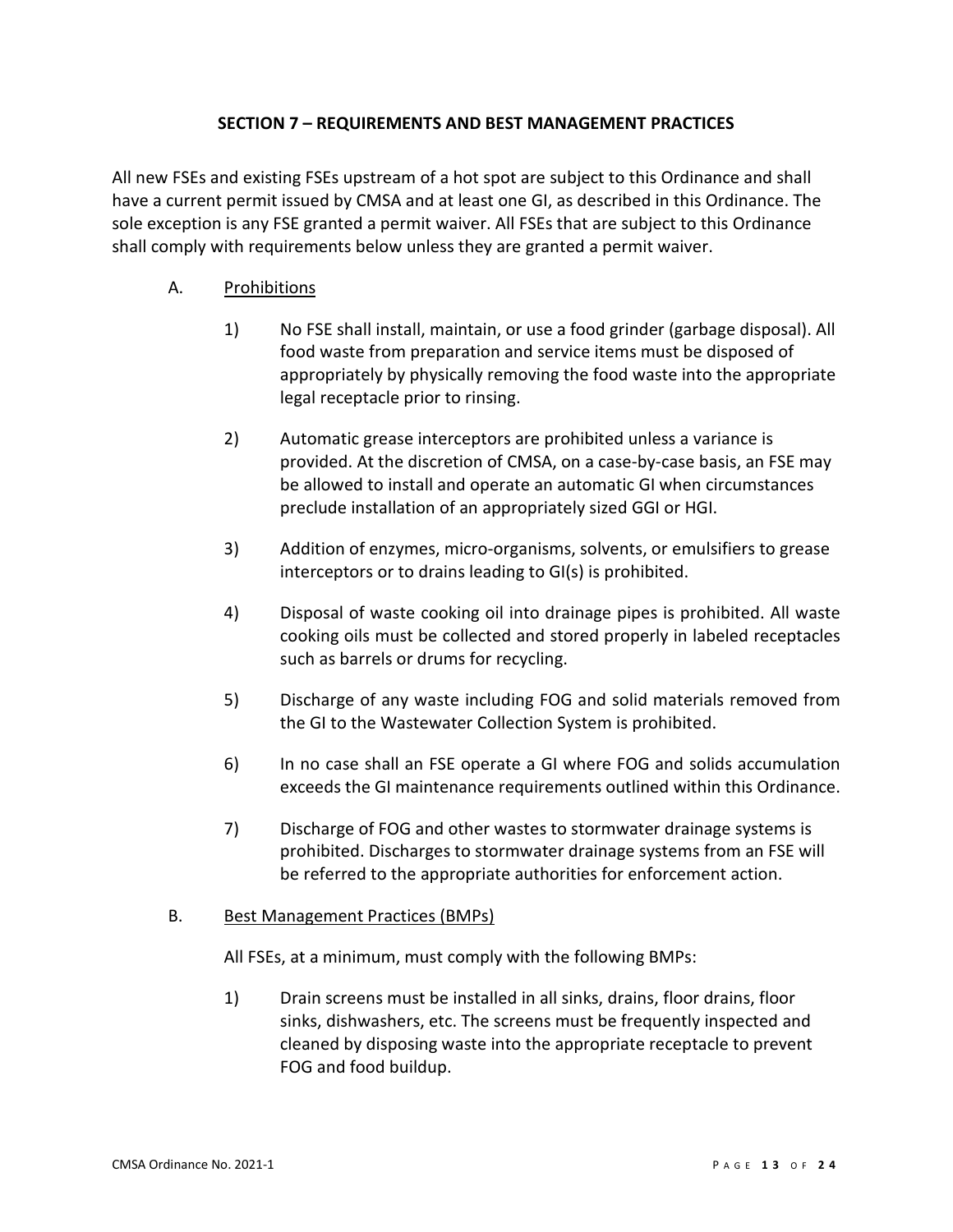- 2) All FSEs must have an appropriate labeled receptacle for collecting yellow grease. The labeled receptacle must have a secondary containment to prevent spillage or leaks. The labeled receptacle must be serviced (emptied or exchanged) and recycled in a legal manner at an appropriate frequency. The FSE must maintain adequate employee training and/or kitchen signage to assure that the container is used and maintained in an appropriate manner.
- 3) FOG and solids (brown grease) cleaned out of GI must be disposed in a legal manner. The FSE shall maintain adequate employee training and/or kitchen signage to assure compliance. Brown grease removed must be disposed in one of the two following methods.
	- a) All brown grease removed from the GI shall be combined in a labeled receptacle with adequate amounts of absorbent to prevent spillage or leakage, and discarded into the appropriate solid waste legal receptacle; or
	- b) All brown grease removed from the GI shall be placed in a labeled receptacle with secondary containment and recycled in a legal manner. Receipts or other documentation of such service shall be retained at the FSE and presented to CMSA staff upon request.
- 4) All food waste must be disposed of directly into the appropriate legal solid waste container, and not in sinks.
- 5) FSE employees must be trained upon hiring and annually thereafter on the following:
	- a) How to "dry wipe" pots, pans, dishware, and work areas before washing to remove grease.
	- b) How to properly dispose of food waste and solids into the appropriate legal solid waste receptacle to prevent leaking and odors.
	- c) The location and use of absorption products to clean under fryer baskets and other locations where grease may be spilled or dripped.
	- d) How to properly dispose of grease or oils from cooking equipment into a grease receptacle such as a barrel or drum without spilling.

Training should be documented and retained indicating each employee's attendance and understanding of the practices reviewed.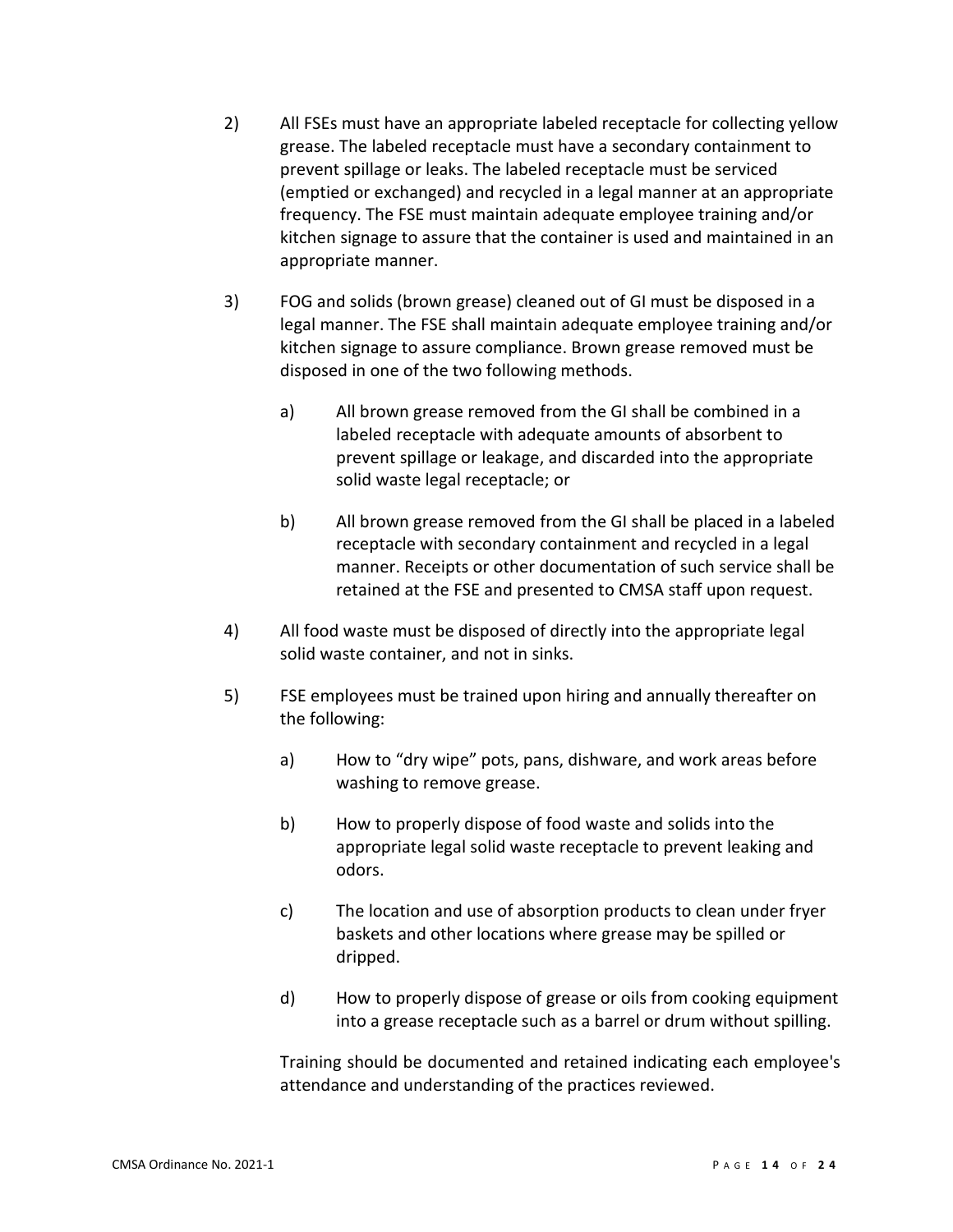- 6) Kitchen exhaust filters must be cleaned as frequently as necessary to be maintained in good operating condition. The wastewater generated from cleaning the exhaust filter must be discharged to the GI. Solids generated in this maintenance shall be discarded in accordance with brown grease requirements in this Ordinance.
- 7) Best management and waste minimization practices must be posted conspicuously in the food preparation and dishwashing areas at all times.

.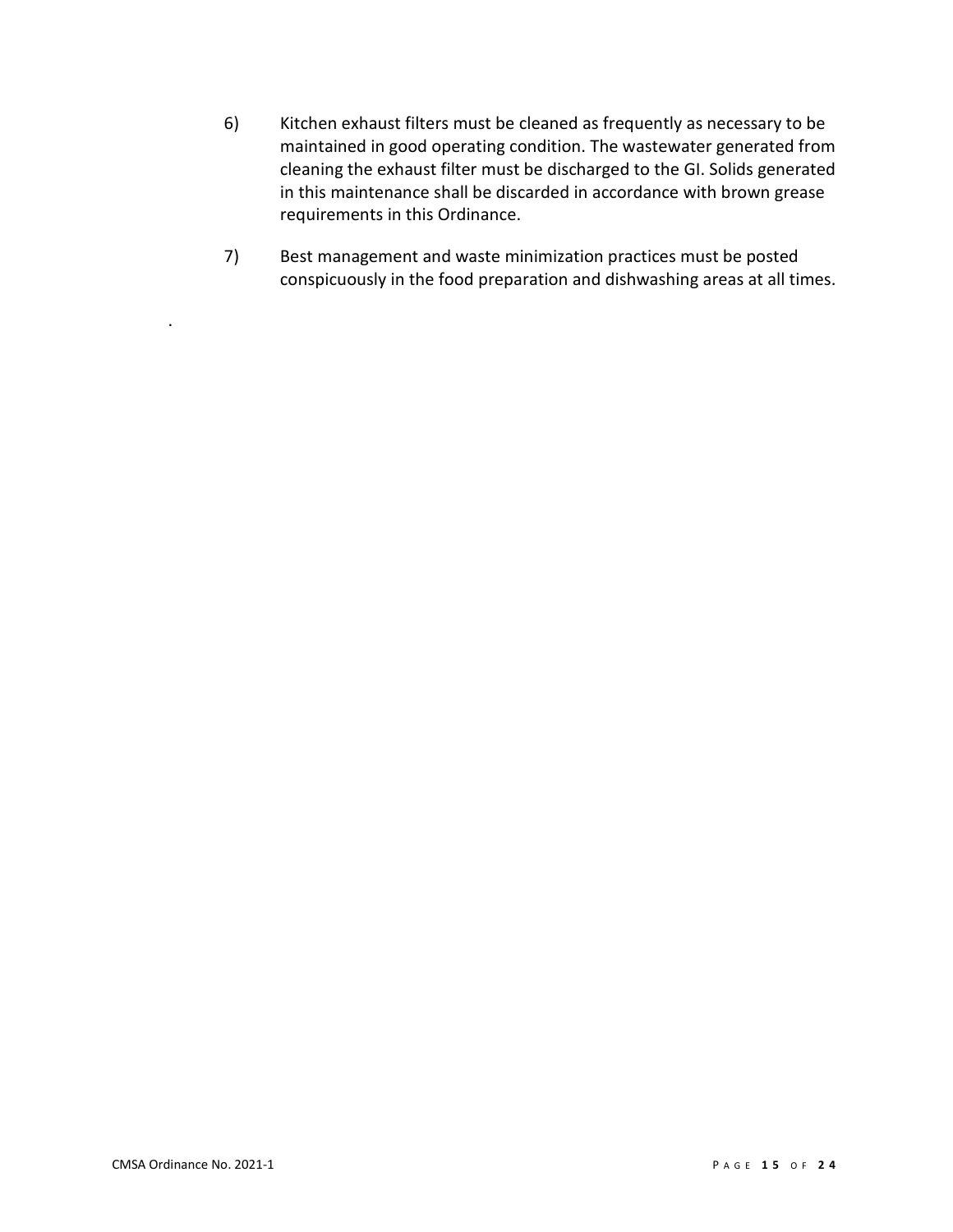#### **SECTION 8 – GREASE INTERCEPTOR MAINTENANCE REQUIREMENTS**

<span id="page-15-0"></span>The permit issued to an FSE will specify the required minimum frequency for maintaining (pumping or hand cleaning) the GI(s) and how the FSE shall verify this maintenance. These requirements are described below.

# A. Large GI(s)

FSEs with a GI flow rating greater than or equal to 100-gpm must have the GI serviced (i.e., all compartments pumped empty) and the contents legally disposed of at a minimum once every three months. CMSA may require more frequent servicing if inspections by CMSA staff indicate that pumping every three months is not adequate. At the discretion of CMSA, the required frequency may be reduced if the FSE provides documentation (e.g., hauler certifications) adequate to establish that less frequent pumping would suffice. Such documentation shall be based on a minimum of one year of quarterly pumping and shall be verified by CMSA inspections.

# B. Small GI(s)

FSEs with a HGI flow rating less than 100-gpm must have the GI serviced and the contents legally disposed of at a minimum once per month. CMSA may require more frequent servicing if inspections by CMSA staff indicate that monthly pumping is not adequate. At the discretion of CMSA, the required frequency may be reduced if the FSE provides documentation (e.g., hauler certifications) adequate to establish that less frequent pumping would suffice. Such documentation shall be based on a minimum of one year of monthly pumping and shall be verified by CMSA inspections.

## C. Pumping and Reporting Requirements

All pumping must be performed by persons who are certified by the California Department of Food and Agriculture (DFA) as a "registered transporter of inedible kitchen grease." The pumper shall transport the collected waste to an "authorized receiving facility," as defined by the DFA. DFA regulations require the pumper to provide the FSE with a "waste removal receipt" which includes the name of the FSE, the service date, the "working capacity" of the interceptor pumped, and the total amount of waste pumped from the GI. Copies of each waste removal receipt for any calendar month shall be submitted (mail, fax, or email) to CMSA by the date specified within the FSEs permit.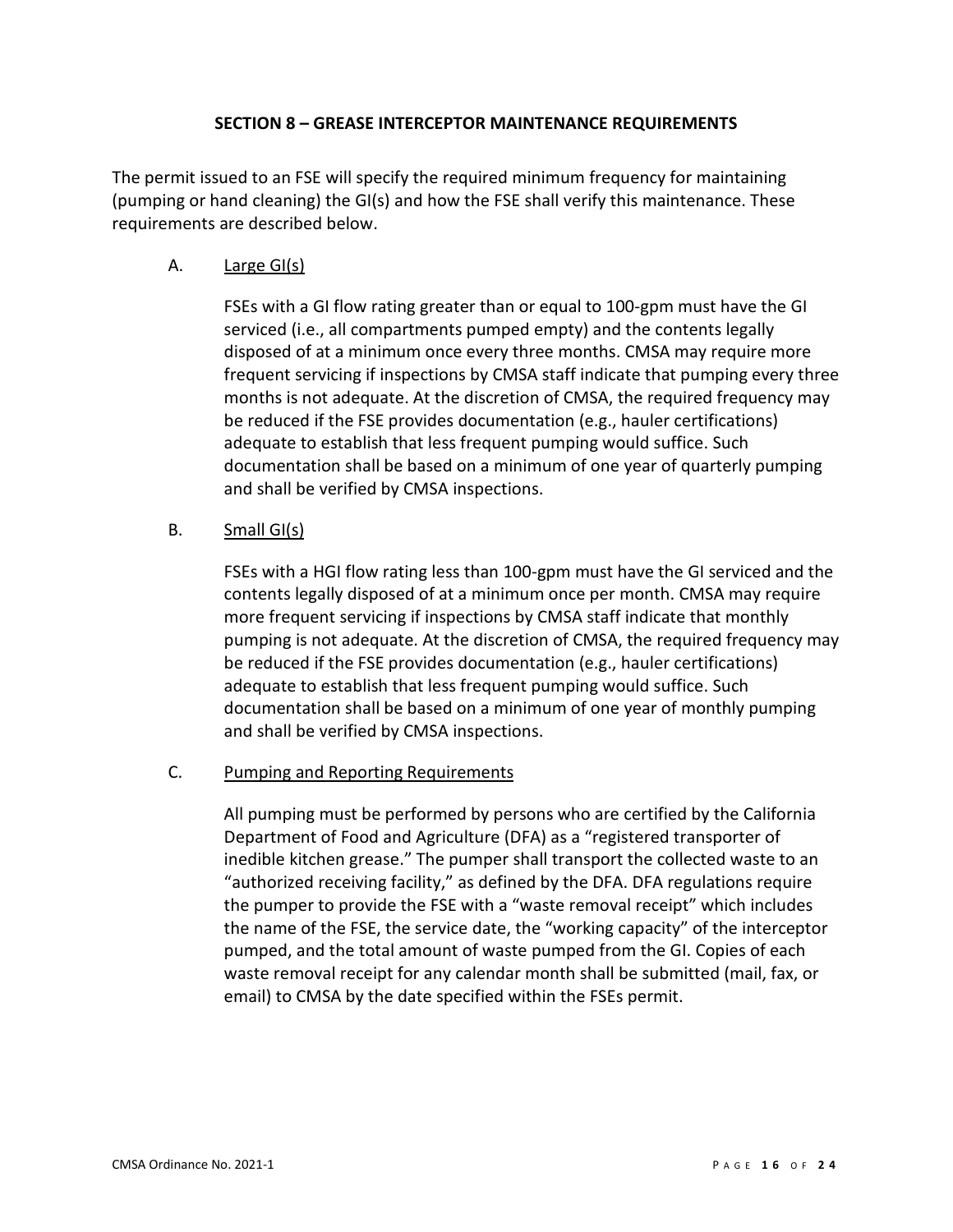# D. Self-Clean Procedure

FSEs with a GI flow rating less than or equal to 50-gpm may opt to comply with the following GI self-cleaning procedure in lieu of the monthly service requirement specified in this Ordinance.

- 1) The GI must be serviced by FSE staff and/or a contractor at a minimum once every 15 days. CMSA may require more frequent servicing if CMSA inspections determine the GI servicing inadequate.
- 2) Persons cleaning the GI must assure that all grease and sediment is removed from the GI and appropriately disposed. They must also inspect and assure that all baffles, flow control devices, and other equipment are properly reinstalled after cleaning.
- 3) Cleaning of the GI must be documented on a log sheet maintained by the FSE. The log sheet must include, at a minimum, the date of the cleaning event, the name of the person(s) performing the cleaning, their signature, the quantity of waste removed from the GI, and any other relevant observations. Copies of each log sheet for any calendar month shall be submitted (mail, fax, or email) to CMSA by the date specified within the FSEs permit.

## E. Twenty-Five Percent (25%) Rule

Regardless of the maintenance frequency of a GI as established in an FSE's permit, in no case shall an FSE operate a GI where FOG and solids accumulation exceeds the 25% rule in any chamber of the device, with exception to the following:

1) When an FSE has installed and maintains a High-Capacity HGI designed to accumulate FOG and solids in excess of the 25% rule, the FSE may be allowed to operate the HGI with FOG and solids accumulation in excess of the 25% rule up to the manufacturer's design capacity specifications.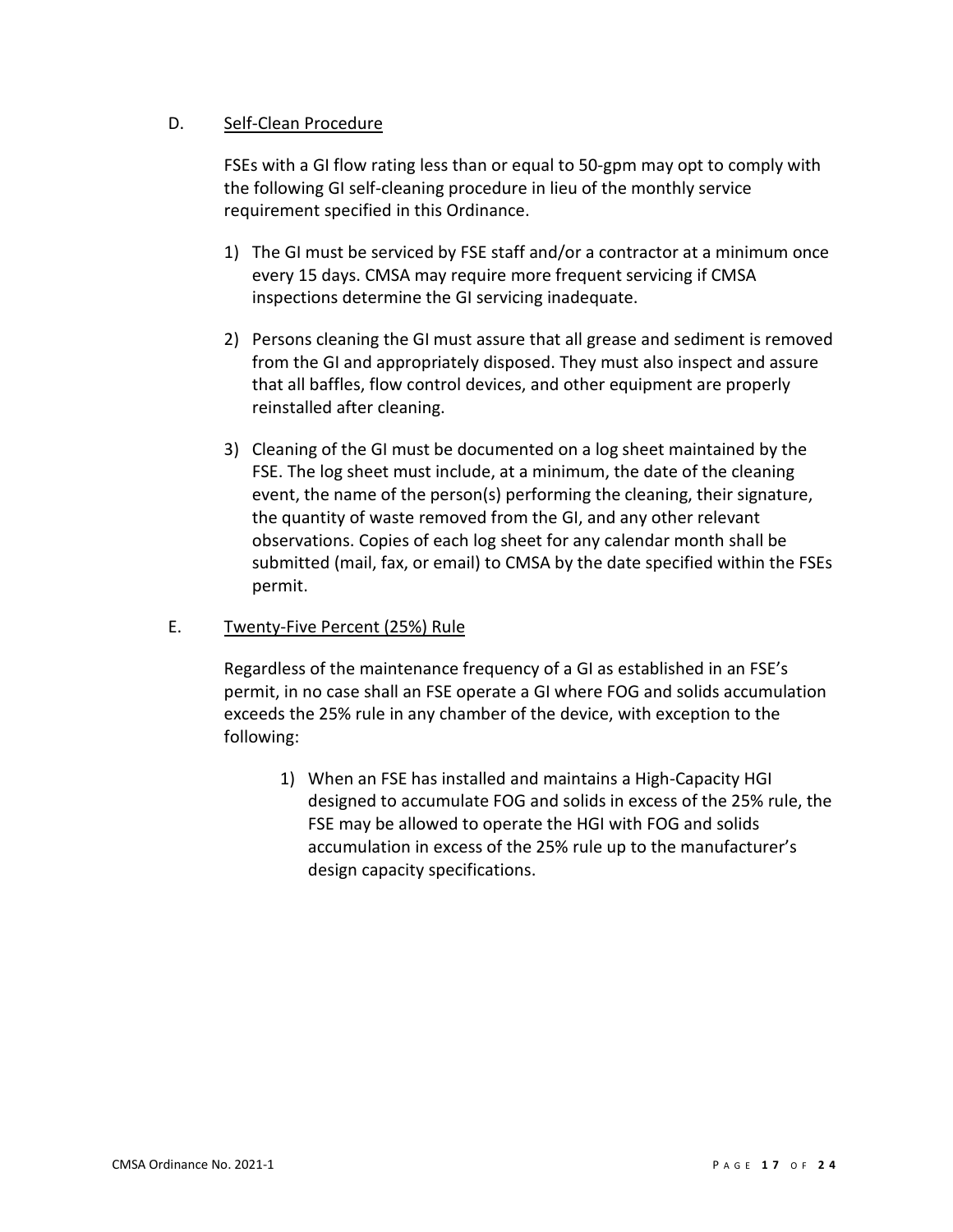#### **SECTION 9 – PERMIT REQUIREMENTS, FEES, AND ENFORCEMENT**

<span id="page-17-0"></span>CMSA staff will monitor FSE compliance with this Ordinance and their permit. Below is an outline of the routine monitoring and enforcement procedures. CMSA reserves the right to modify these procedures, as appropriate.

#### A. Permits

As specified in this Ordinance, all new FSEs and FSEs upstream of a hot spot must have a CMSA permit or a permit waiver. CMSA staff will not issue a permit until they have verified that the FSE is in compliance with the GI requirements specified in this Ordinance. If an FSE has an existing GI that must be replaced due to inadequate sizing or not being in satisfactory working condition, an interim permit may be issued to specify maintenance of the existing GI until it can be replaced.

The permit issued to an FSE shall specify the required maintenance (pumping or cleaning) frequency for the GI, and the requirements for verifying maintenance, in accordance with this Ordinance.

#### B. Permit Waiver

All FSEs shall have a current permit issued by the CMSA, unless the CMSA grants a permit waiver. Waivers will be granted only to those FSEs that can demonstrate to the satisfaction of CMSA that they are not a significant source of FOG. This will normally be the case only if there is no cooking or clean-up taking place at the facility.

# C. Permit Inspections

CMSA staff will perform on-site inspections of FSEs to verify compliance with the permit. These inspections may be unannounced or scheduled as needed. CMSA staff will attempt to conduct inspections so as to minimize the impact on the operation of the FSE (e.g., no visiting during the lunch period). However, the FSE shall provide CMSA staff, at all times that the FSE is open and/or in operation, with access to the FSE in order to inspect the premises, GIs, and maintenance records. This specifically includes access to the GI. If the device is inaccessible to CMSA staff due to placement of vehicles, mats, utensils, etc., FSE staff shall remove such obstacles in a timely fashion. If CMSA staff must re-visit an FSE in order to complete an inspection, as a result of adequate access not being provided, a re-inspection fee shall be assessed. The re-inspection fee will not be assessed only in those cases where the CMSA inspector documents adequate extenuating circumstances.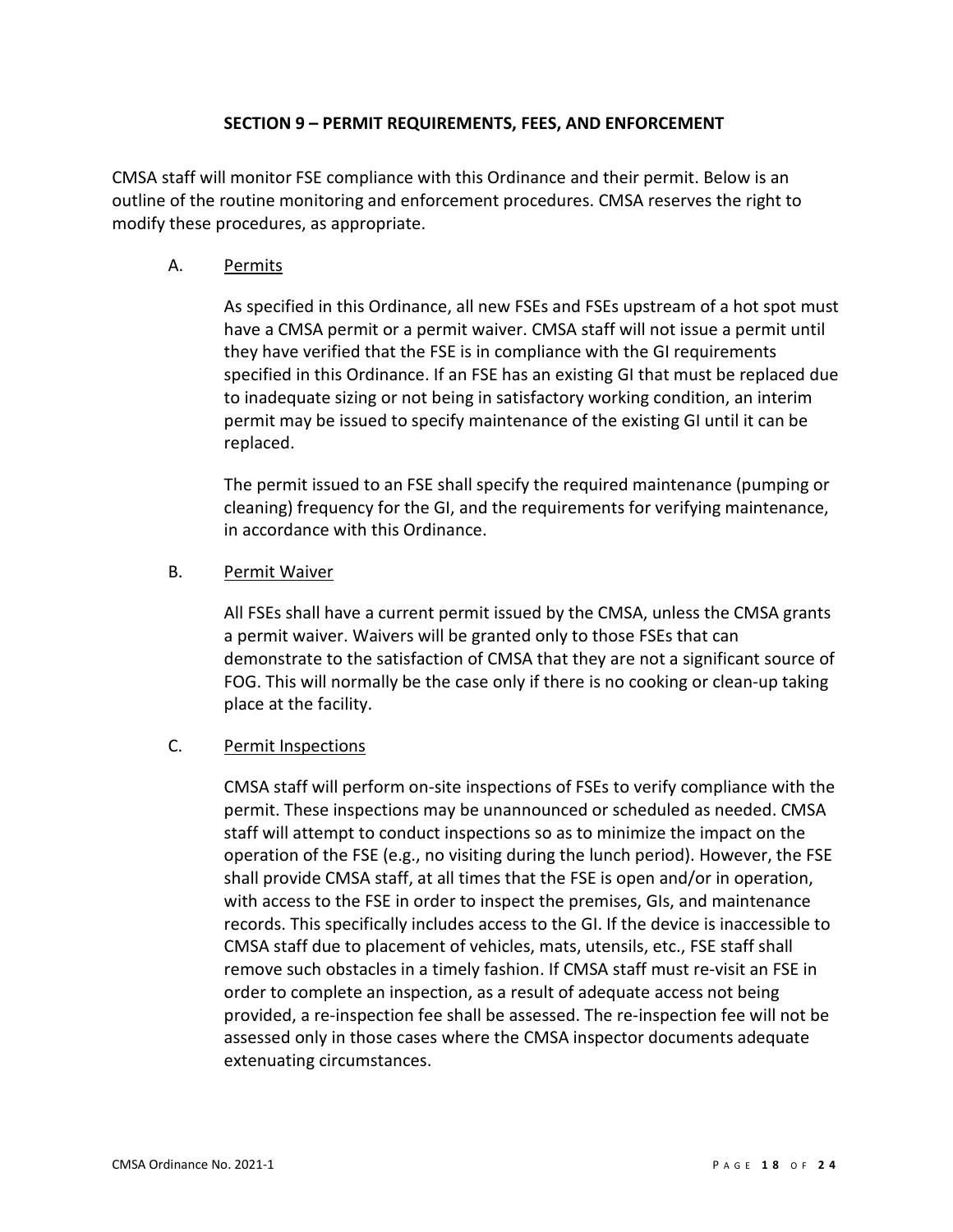# D. Permit Fees

The SUO and CMSA Fee Ordinance provide CMSA the authority to assess and collect fees from users of the Wastewater Collection System, in order to recover costs incurred by CMSA when regulating discharges into the Wastewater Collection System. The fees specified therein are applicable to FSEs as "Class III Users" of the Wastewater Collection System.

At CMSA discretion, the Permit Fee and/or other fees specified in the current CMSA Fee Ordinance may be waived to the extent that the Member Agency reimburses CMSA for the costs of implementing the FOG requirements set forth in this Ordinance. Nothing herein is intended to alter or limit such fees as a Member Agency may impose on users that are regulated under this Ordinance.

As discussed in this Ordinance, if an inspection by CMSA staff determines that a permittee is in violation of one or more requirements of this Ordinance, the permittee shall be assessed a fee to reimburse the CMSA for the cost of a reinspection to determine that the violation has been corrected. Additional fees may be assessed if an enforcement order is issued to the permittee, as discussed in this Ordinance.

As specified in the CMSA Fee Ordinance, all fees assessed by the CMSA are due and payable upon receipt of such notice.

## E. Permit Violations

The following conditions are violations of an FSE permit and shall result in enforcement. Enforcement procedures are outlined within the CMSA Enforcement Response Plan (ERP). Egregious and/or repeated violations may result in escalated enforcement action. A Notice of Violation (NOV) shall state the violation(s), the corrective action(s) required, and the date the corrective action(s) must be completed.

- 1) *GI not maintained* **–** The permit shall specify the minimum maintenance frequency required, in accordance this Ordinance. If documentation of adequate maintenance is not provided to CMSA staff, the FSE shall be in violation. Regardless of the frequency of maintenance, any GI with a combined level of floating FOG and settled solids in any compartment which exceeds GI required liquid depth of that compartment shall be considered to be in violation.
- 2) *GI not in working condition* **–** All vents, baffles, inlet and outlet devices, and flow control devices necessary for proper operation of the GI and compliance with this Ordinance must be in place and in working condition at all times.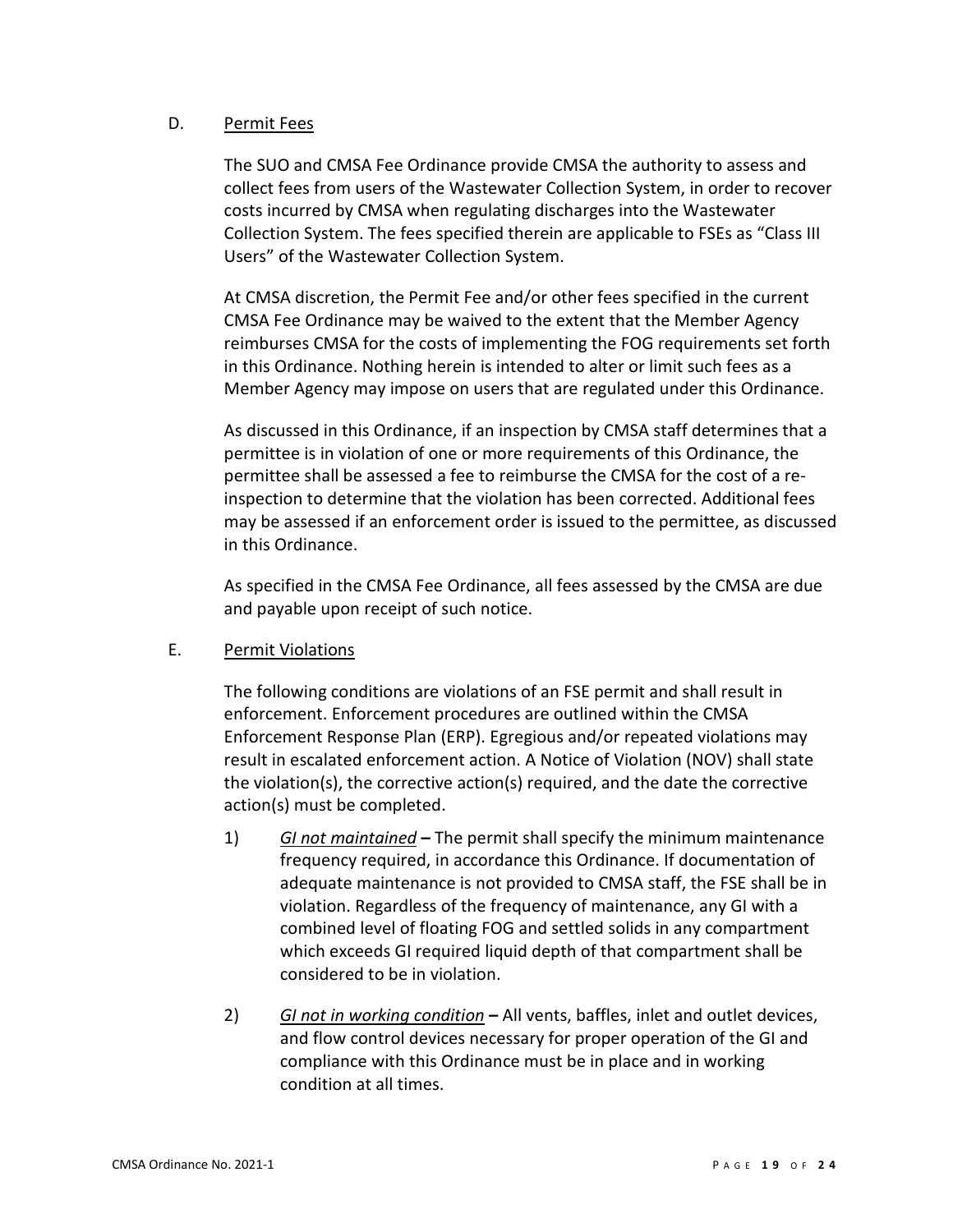- 3) *Grease recycling receptacle not in use* **–** Unless exempted in the permit, the FSE shall comply with this Ordinance.
- 4) *Prohibited compounds discharged* to *the GI* **–** Unless specific compounds are authorized in the permit, the FSE shall comply with this Ordinance.
- 5) *FOG discharged to drain not connected to the GI* **–** See Sections 6 of this Ordinance. Repeated incidents may result in requirement to connect the drain to a GI.
- 6) *Access denied to CMSA staff* **–** failure to provide CMSA staff reasonable access to the FSE to inspect the premises, GI(s), and maintenance records.

# F. Re-inspection

If a NOV is issued for violation of an FSE permit, the FSE shall be assessed an inspection fee. The fee shall reimburse CMSA for the cost of inspecting the FSE to verify the corrective action required by the NOV.

Normally the re-inspection fee shall be a standard charge equal to 1.5 times the weighted hourly salary for the CMSA staff normally performing FSE inspections, plus 60% overhead. In exceptional cases, requiring substantially more than 1.5 hours staff time for all follow-up to the NOV, the re-inspection fee shall be based on actual staff time documented.

## G. Escalated Enforcement

Where deemed necessary to achieve compliance with this Ordinance, CMSA will take escalated enforcement action beyond or in addition to the NOV. The normal intermediate enforcement action is an Administrative Order (AO), as described in the SUO and ERP. Fees may be assessed as part of an AO in order to recover CMSA costs for the enforcement action.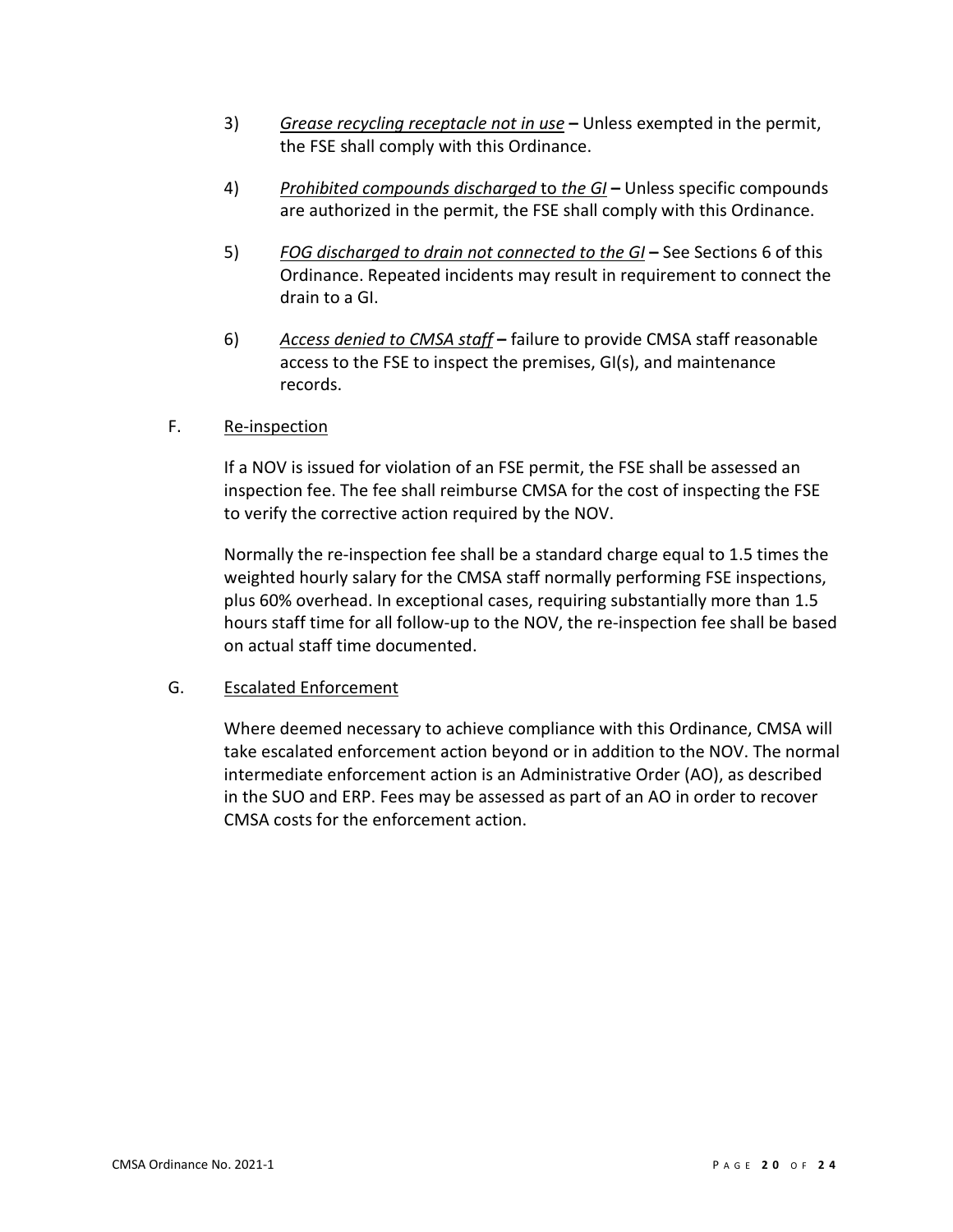#### **SECTION 10 – HEARINGS AND APPEALS**

<span id="page-20-0"></span>Applicable sections of the SUO are hereby incorporated by reference into this Ordinance (No. 2021-1). Any person wishing to appeal a decision, action, or determination of CMSA pursuant to this Ordinance shall comply with all relevant provisions of the SUO.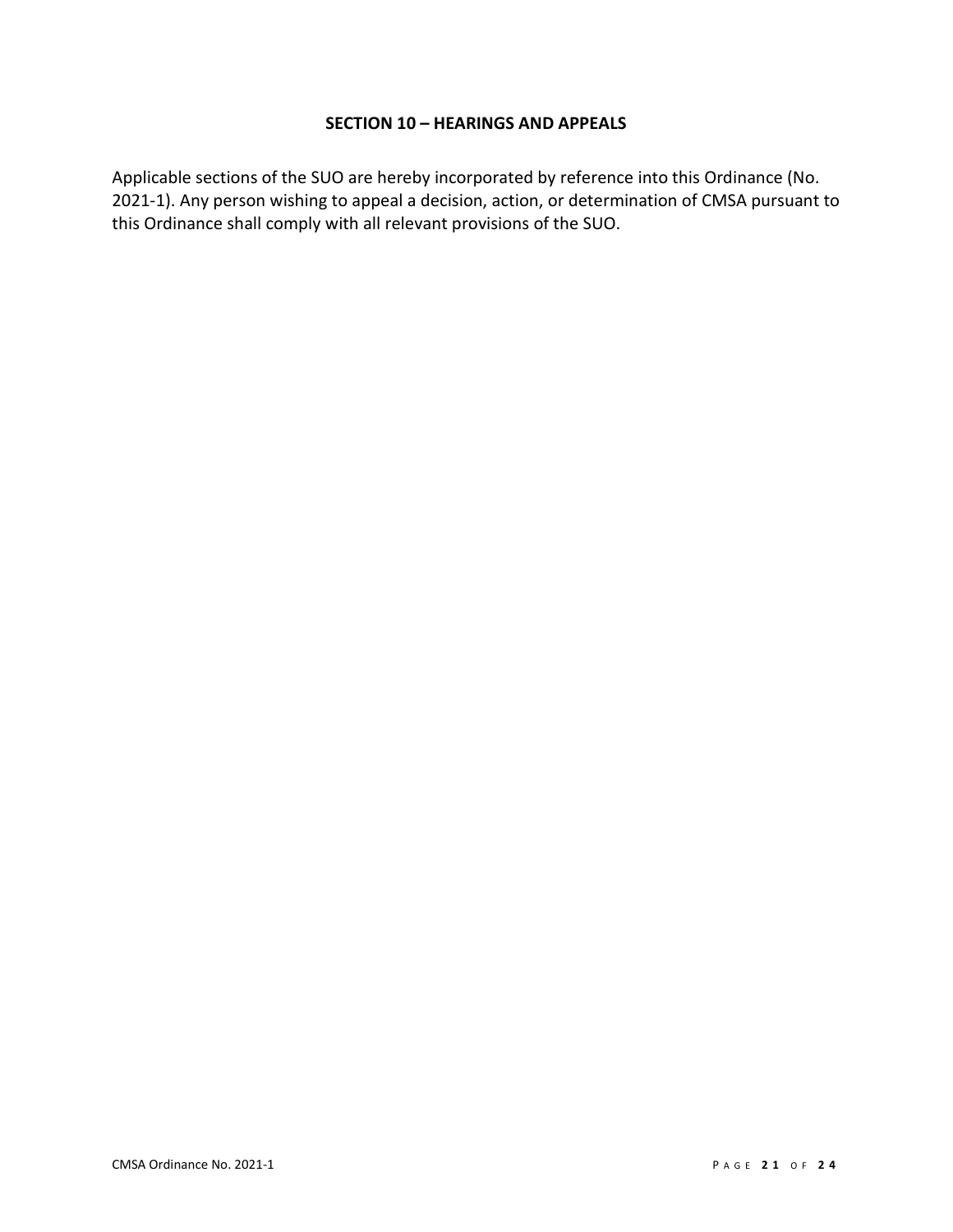#### **SECTION 11 – SEVERABILITY**

<span id="page-21-0"></span>If any provision, paragraph, word, section, or article of this Ordinance is invalidated by any court of competent jurisdiction, the remaining provisions, words, sections, articles, and chapters shall not be affected and shall continue in full force and effect.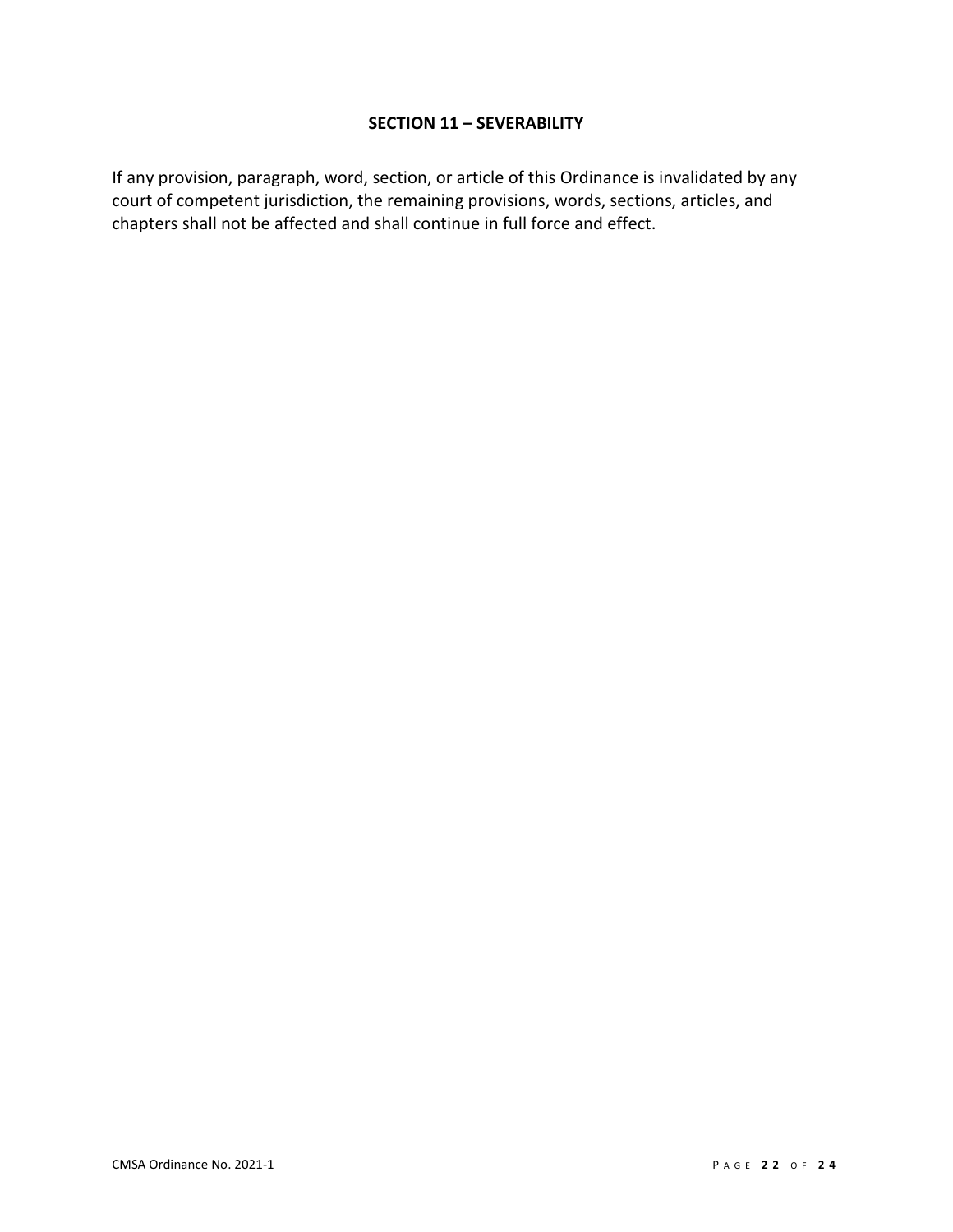# **SECTION 12 – REVISION**

<span id="page-22-0"></span>The CMSA Board of Commissioners reserve the right to update, change, or modify this Ordinance when deemed advisable and necessary.